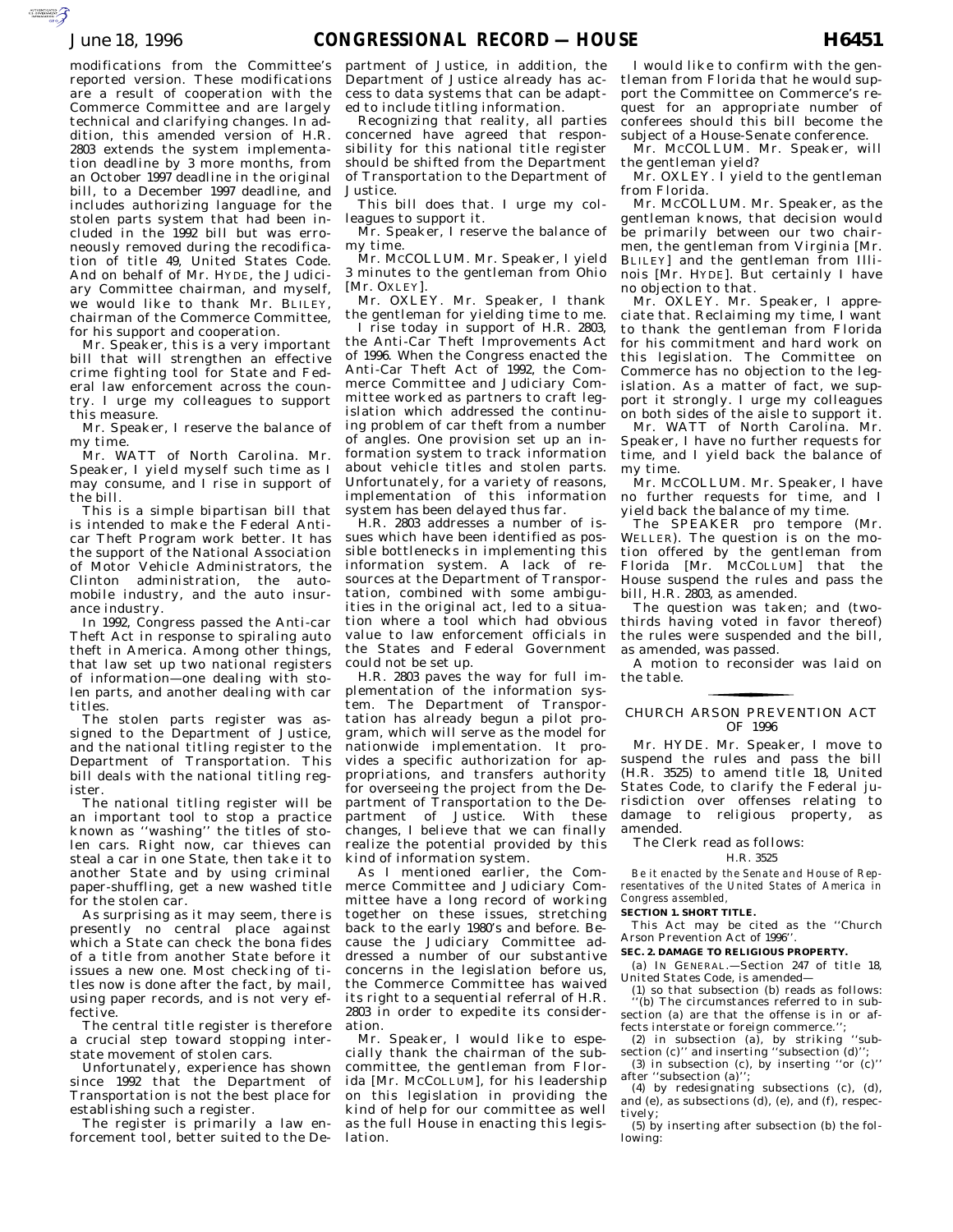''(c) Whoever intentionally defaces, damages, or destroys any religious real property because of the race, color, or ethnic characteristics of any individual associated with that religious property, or attempts to do so, shall be punished as provided in subsection (d).''; and

 $(6)$  in subsection (f) as so redesignated by this section, by inserting ''real'' before 'property'' each place it appears.

(b) COMPENSATION OF VICTIMS.—

(1) REQUIREMENT OF INCLUSION IN LIST OF CRIMES ELIGIBLE FOR COMPENSATION.—Section 1403(d)(3) of the Victims of Crime Act of 1984  $(42 \text{ U.S. C. } 10602 \text{ (d)}(3))$  is amended by inserting 'crimes, whose victims suffer death or personal injury, that are described in section 247 of title 18, United States Code,'' after ''includes''.

(2) PRIORITY IN CRIME VICTIM ASSISTANCE.— Section 1404(a)(2)(A) of the Victims of Crime Act of 1984 (42 U.S.C. 10603(a)(2)(A)) is amended by inserting ''victims who suffer death or personal injury resulting from crimes described in section 247 of title 18, United States Code, and'' before ''victims of''.

The SPEAKER pro tempore (Mr. NETHERCUTT). Pursuant to the rule, the gentleman from Illinois [Mr. HYDE] and the gentleman from Michigan [Mr. CONYERS] each will control 20 minutes.

The Chair recognizes the gentleman from Illinois [Mr. HYDE].

#### GENERAL LEAVE

Mr. HYDE. Mr. Speaker, I ask unanimous consent that all Members may have 5 legislative days to revise and extend their remarks on the bill under consideration.

The SPEAKER pro tempore. Is there objection to the request of the gentleman from Illinois?

There was no objection.

(Mr. HYDE asked and was given permission to revise and extend his remarks.)

Mr. HYDE. Mr. Speaker, I yield myself such time as I may consume.

Today we consider the Church Arson Prevention Act of 1996, H.R. 3525, legislation reflecting a bipartisan congressional response to the rash of church burnings that have occurred in recent months.

On May 21, the House Judiciary Committee conducted a hearing focusing on this problem. The committee, at that time, heard first hand from Federal and State law enforcement officials regarding the status of their various investigations. In addition, we heard some very compelling and emotional testimony from two black ministers representing affected African-American congregations.

During that hearing, the Department of Justice indicated that the principal statute used to prosecute church arson contains some significant defects that need to be remedied. Specifically, section 247 of title 18, damage to religious property, imposes an interstate commerce requirement that goes well beyond constitutional requirements. The current law says that the defendant must either travel in interstate commerce, or use a facility or instrumentality of interstate commerce and that the defendant must do so ''in interstate commerce.'' Thus, for example, it's not

enough to use a telephone to help commit the crime—the call must go out of State. Another example would be a circumstance where the defendant uses public transportation to facilitate the crime—it would not be enough if that bus or train traveled interstate, the defendant must have used it in interstate commerce.

This highly restrictive and duplicative language has greatly limited the effectiveness of this law. The Justice Department has indicated that in the majority of these cases, the Government is unable to establish the commerce clause predicates required. Consequently, this statute is simply not punishing or deterring the very kind of misconduct it was originally intended to address.

Just 2 days after our hearing I introduced H.R. 3525, and was pleased to be joined in this effort by the ranking member of the Judiciary Committee, JOHN CONYERS. There are now 94 cosponsors of our bill. Today, under suspension of the rules, we will consider a manager's amendment to the bill as reported by the Judiciary Committee. That amendment contains additional provisions intended to assist in compensating the victims of these abhorrent acts.

Specifically, this legislation would broaden the jurisdictional authority of the Federal Government to seek criminal penalties in cases of damage to religious real property based upon whether or not the offense is in or affects interstate or foreign commerce.

This formulation replaces the interstate commerce requirement of current law, thereby simplifying and enhancing the ability of the Attorney General to successfully prosecure cases under Federal law.

The interstate commerce requirement is intended to avoid the problem identified in *United States* v. *Lopez,* 115 S. Ct. 1624 (1995), in which the Supreme Court struck down as unconstitutional legislation which would have regulated the possession of firearms in a school zone. In that case, the Court found that the conduct to be regulated did not have a substantial effect on interstate commerce, and was therefore not within the Federal Government's reach under the interstate commerce clause of the Constitution. H.R. 3525, by contrast, specifically limits its reach to conduct which can be shown to be in or to affect interstate commerce. Thus, if in prosecuting a particular case, the Government is unable to establish this interstate commerce connection to the act, section 247 will not apply to the offense.

The formulation of the interstate commerce nexus in H.R. 3525 is virtually identical to that found in section 844(i) of title 18, the Federal arson statute, which is limited to cover buildings ''used in interstate commerce or in any activity affecting interstate commerce.'' That statute, which was enacted in 1970, has been used to prosecute church arsons, thereby confirm-

ing our view that church arsons could be found to be in interstate commerce. *See, e.g., United States* v. *Norton,* 700 F.2d 1072 (6th Cir.), *cert. denied,* 461 U.S. 910 (1983); *United States* v. *Swapp,* 719 F. Supp. 1015 (D. Utah 1989), *aff'd* 934 F.2d 326 (10th Cir. 1991). In fact, the Supreme Court, in reviewing the legislative history associated with section 844(i), cited an amendment to the provision which was intended to expand coverage from just business property to ''a private dwelling, or a church or other property not used in business.'' *Russell* v. *United States,* 471 U.S. 858, 860–862 n.7 (1985). We are making the interstate commerce requirement of section 247 consistent with that of section 844(i) so as to ensure that the Federal Government has equal authority to prosecute damage to religious real property caused by something other than arson. Further, section 247 will permit prosecution of those who would intentionally obstruct any person in the enjoyment of his or her free exercise of religious beliefs.

Second, the manager's amendment eliminates the requirement of current law that the damage involved must be of a value of more than \$10,000. When introduced, our bill would have reduced that amount to \$5,000. In Committee, substitute language was adopted that eliminated the dollar threshold in its entirety. I offered this amendment because I have become convinced that a minimum dollar amount is not necessary to justify Federal involvement in these types of cases. That is, they are clearly hate crimes and implicitly interfere with the first amendment rights or civil rights of the victims. Spray painted swastikas on synagogues or gunshots fired through church windows may not reflect large dollar losses, but they are nevertheless assaults on religious freedom.

The manager's amendment also amends section 247 by creating a new subsection (c) which makes it unlawful to damage religious real property because of the racial or ethnic character of persons associated with that property. Current law requires that the damage be caused only because of the religious character of the property. Section 247, as amended by H.R. 3525, will firmly reach any attack of a church that is tied to the racial or ethnic characteristics of the members of the church or house of worship.

Because power to enact this subsection is found in the 13th amendment to the Constitution rather than the commerce clause, a showing that the offense is in or affects interstate commerce is not an element of a subsection (c) crime. Section 1 of the 13th amendment prohibits slavery or involuntary servitude. Section 2 of the amendment states, ''Congress shall have power to enforce this article by appropriate legislation.'' It is pursuant to this authority to enforce the 13th amendment, that Congress may make it a crime for persons to deface, damage, or destroy houses of worship because of the race,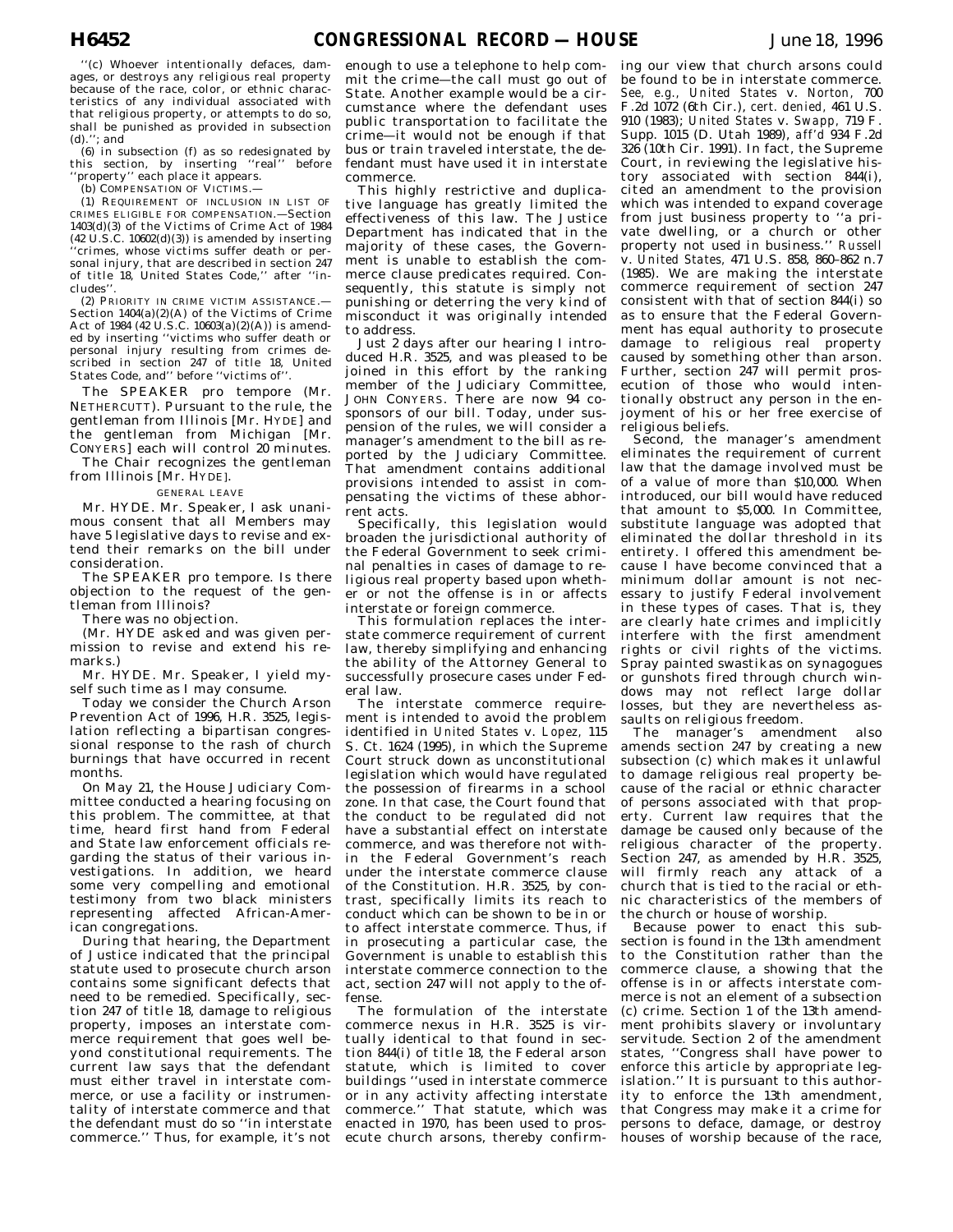color or ethnic origin of persons using the house of worship.

The leading Supreme Court case on Congress's authority to reach private conduct under the 13th amendment is *Jones* v. *Alfred H. Mayer Co.*, 392 U.S. 409 (1968). In Jones, Congress reviewed 42 U.S.C. 1982, which provides that, ''All citizens of the United States shall have the same right, in every State and Territory, as in enjoyed by white citizens thereof to inherit, purchase, lease, sell, hold, and convey real and personal property.''

The Court in Jones held that 42 U.S.C. 1982 barred private discrimination in the sale or rental of private property, and that Congress had authority under section  $\tilde{z}$  of the 13th amendment to reach private acts of racial discrimination. ''[T]he fact that section 1982 operates upon the unofficial acts of private individuals, whether or not sanctioned by state law, presents no constitutional problem.'' 392 U.S. at 438. The Court stated that section 2 of the 13th amendment gave Congress ''power to pass all laws necessary and proper for abolishing all badges and incidents of slavery in the United States." *Id.* at 439. The Court concluded in Jones that ''badges and incidents of slavery'' included racial restraints upon the holding of property, and therefore legislation that prohibited discrimination in the right to hold and use property clearly was encompassed within Congress's power to enforce the 13th amendment. *Id.* at 441. Subsequently, the Supreme court stated, ''[S]urely there has never been any doubt of the power of Congress to impose liability on private persons under Section 2 of [the Thirteenth] Amendment.'' *Griffen* v. *Breckenridge*, 403 U.S. 88, 105 (1971).

While 42 U.S.C. 1983 was enacted in 1866, Congress has used its authority to enforce the 13th amendment more recently. The 13th amendment was one authorization on which Congress relied when it enacted the fair housing provisions of the Civil Rights Act of 1968 (Public Law 90–284, approved April 11, 1968). *See* discussion in *United States* v. *Hunter*, 459 F.2d 205, 214 (4th Cir.), *cert. denied*, 409 U.S. 934 (1972); *Williams* v. *Matthews Co.*, 499 F.2d 819 (8th Cir.), *cert. denied*, 419 U.S. 1021 (1974). Like 42 U.S.C. 1982, some provisions of the Fair Housing Act prohibit discriminatory private conduct, and Congress in fact enacted both civil and criminal provisions addressing private discrimination. *See* 42 U.S.C. 3631 making it a crime for anyone, ''whether or not acting under color of law,'' to injure, interfere with, or intimidate anyone because of race, color, national origin, or religion in seeking to secure, or helping others to secure housing.

Accordingly, based on Jones versus Mayer, Congress may make it a violation of Federal criminal law to destroy or attempt to destroy a church because it is owned or used by African-Americans. Racially motivated destruction of a church would be no less a badge or in-

cident of slavery than denial of housing based on race. Many of the victims of church arsons have been quoted recently as stating that the fires appeared to them to resurrect the days in which racial discrimination and intimidation was rampant. This legislation easily falls within the kind of private action Congress may reach pursuant to its authority to enforce the 13th amendment to prohibit private conduct that discriminates on the basis of race.

While this legislation might be targeted primarily at the recent increase in fires at churches owned by African-Americans, its reach is broad enough to include arsons or acts of violence motivated by bias directed at any racial or ethnic minority group, and at synagogue desecrations as well. In *Saint Francis College* v. *Al-Khazraji*, 481 U.S. 604 (1987), the Supreme Court stated that an individual of Arab descent could file a claim under 42 U.S.C. 1981, in which Congress guaranteed to all persons the same right to enter contracts ''as is enjoyed by white citizens.'' Section 1981, like 42 U.S.C. 1982, was enacted pursuant to Congress's authority to implement the 13th amendment. The court in Saint Francis College held that, when sections 1981 and 1982 were enacted in the mid–1800's, the persons who did not qualify as white citizens under the Congress's understanding of that term at the time included ethnic minorities. In *Shaare Tefila Congregation* v. *Cobb*, 481 U.S. 615 (1987), decided with Saint Francis College versus Al-Khazraji, the Supreme Court held, under the same analysis, that Jews were encompassed within the protections of 42 U.S.C. 1982.

These two cases establish that, in passing legislation to protect churches and houses of worship under its 13th amendment authority, Congress may reach attacks not only on churches owned by African-Americans, but churches owned or used by other minority groups, and synagogues as well. Congress's exercise of its authority to eliminate the badges and incidents of slavery easily supports legislation to make it a crime to deface, damage or destroy a house of worship because of the race, color, or ethnic origin of the person or persons who own or use the building.

Finally, the manager's amendment extends eligibility under the Victims of Crime Act to persons who have been killed or suffered personal injury as a result of a crime described in new section 247.

The arson of a place of worship is repulsive to us as a society. When a fire is motivated by racial hatred it is even more reprehensible. In my view there is no crime that should be more vigilantly investigated and the perpetrators more vigorously prosecuted than crimes of this type. We are dealing with depraved actions resulting from twisted and bigoted minds. It is important that this Congress move forward on this legislation to ensure that Federal law enforcement has the necessary

tools to punish and deter these shameful, vile acts.

#### $\Box$  1545

Mr. Speaker, I yield 1 minute to the distinguished gentleman from Virginia [Mr. DAVIS].

(Mr. DAVIS asked and was given permission to revise and extend his remarks.)

Mr. DAVIS. Mr. Speaker, as an American citizen, a Virginian, and a Member of Congress, I want to condemn in the strongest possible terms the epidemic of arson against churches that has taken hold across the southern States and elsewhere in our land. I am absolutely appalled that, after all this land has done to heal old wounds and guarantee fairness and justice to all Americans, there are some who still succumb to hate.

The deliberate burning of churches in our land for that has been occurring over the past 18 months is an outrage. It must stop. Those who perpetrate those acts of violence must be brought to justice.

This is one of those rare occasions when nothing short of the full resources of the Federal Government must be brought to bear. No single State government is strong enough to deal with crimes and possibly criminals that do not respect State borders. Penalties should be stiff and uniform. As I read reports of the latest of these incidents, I had the feeling that we have been down this terrible road before. Memory carried me back to headlines I remember reading in the decades in which I was growing up.

In 1958, a synagogue was bombed in Atlanta. President Eisenhower took to the airwaves and expressed his horror at the atrocity and contempt for those who committed it. The Nation recommitted itself to respect for all Americans and for freedom of religion. In 1962, a church was bombed in Birmingham. Four young girls were killed. The conscience of the Nation was aroused in anger and disgust.

President Kennedy spoke for us all when he said, ''If these cruel and tragic events can only awaken that city and State—if they can only awaken this entire Nation—to a realization of the folly of racial injustice and hatred and violence then it is not too late for all concerned to unite in steps toward peaceful progress.'' The Nation responded to his call. Action was taken then. Action must be taken now. This form of terrorism—like all the other forms that have become all too commonplace—must stop.

I commend President Clinton for his show of solidarity with those who have lost and are rebuilding their churches. I salute Representative HENRY HYDE for assembling a bipartisan coalition in Congress behind legislation that would make the willful and destruction of American houses of worship a Federal crime. I am proud to cosponsor his bill and support the managers amendment.

Efforts like these are bringing out the best of America. And it will be the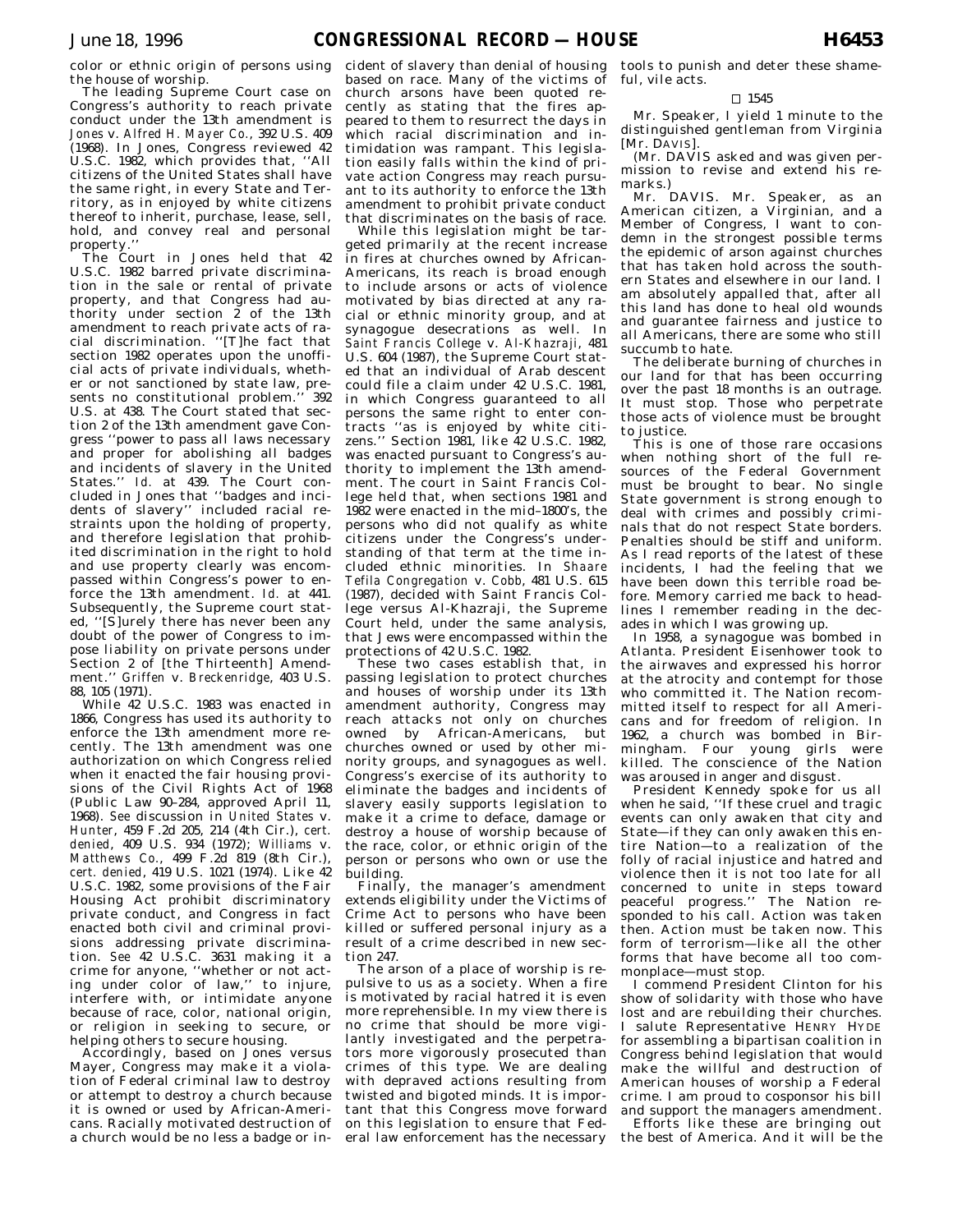difference. This time, not just a handful of concerned local citizens, but entire communities have condemned these vicious acts and are working to bring their perpetrators to justice. This time, elected State and local officials are actively lending their support to those who have to suffer the effects of this violence. This time, they are working to solve crimes and bring about justice. This time, people of all faiths in every part of this Nation have offered their assistance to those who endured these tragedies and are working to achieve reconciliation among Americans of all faiths, races, and creeds.

I especially want to single out the Christian Coalition for its offer of a \$25,000 reward for information leading to arrests and the neighborhood watches it has organized, the National Council of Churches for launching an appeal for funds for rebuilding, and the Southern Baptist Convention for its offers of assistance. Other organizations and denominations have also been stepping forward in great numbers. This time, the people of America stand as united as never before in their resolve to rid this kind of hatred in our land. They are bound and determined to succeed. And they will.

Mr. CONYERS. Mr. Speaker, I yield myself such time as I may consume.

(Mr. CONYERS asked and was given permission to revise and extend his re-.<br>marks.)

Mr. CONYERS. Mr. Speaker, we come here today because the Nation is in crisis, and the symptoms of that crisis have been reflected in these church burnings in mostly African American churches. It is to the credit of the Federal Government that we have reacted in a serious and, I think, swift manner, and I want to say that this legislation is the work product of all of us on the committee and that we have held hearings in the Committee on the Judiciary on May 21 in which we had a wide range of witnesses, both in the church and out of the church, in government and out of government, plus the law enforcement agency heads who were dealing with this matter.

Mr. Speaker, what we found out, that is to me one of the most single important matters to come out of this tragedy, is the fact that these burnings are not condoned by anyone, no one in the Congress, no one in the Senate. Our law enforcement agencies, both Federal and State, are united in trying to put an end to this scourge.

Mr. Speaker, I have been in the South on two occasions in which I saw this at the grassroots level, in which law enforcement officers were working very effectively.

In addition, I think we should lift up the name of the Assistant Attorney General for Civil Rights Deval Patrick for the excellent leadership that he has given and is giving as we move through this nightmare in American history.

Yesterday three more African-American churches were torched. It is pathological. It is the consequence of a lot of things we might have done otherwise. But on this one point we are all united.

The Assistant Secretary for Enforcement in the Treasury, Jim Johnson, has been before the committee and has told us what they are doing. John McGaw, the Director of the Alcohol, Tobacco and Firearms unit, has given us his report of what is going on. The Director of the Federal Bureau of Investigation, Louis Freeh, through his representatives, have worked completely. We have more than 200 investigators on the ground working fulltime on this matter as we speak.

It is a difficult crime for all the obvious reasons, but we are united. We are working closely with State and local law enforcement officers as well. And so we are here today as a combined unit in agreement that the church arson law on the Federal books has to be made effective to be operable.

Our chairman, the gentleman from Illinois [Mr. HYDE], has explained in perfect detail precisely what we have done to facilitate the implementation of this Federal statute which has lain fallow, actually, up until now. So I am very pleased about what is going on and the resources that are being committed to continue the law enforcement side of this.

I must say that at that hearing on May 21 the president of the Southern Christian Leadership Conference, Dr. Joseph Lowery, urged us to do what we have done, move swifter, move faster, move more effectively. I think that he will agree that we have listened to his comments and are following them with as much speed as the bureaucracy can work.

Then I want to lift up the name of Rev. Jesse Lewis Jackson who has done a marvelous job of trying—well, he has done two things. The first thing he has done is to speak sensibly and in a teacher way about the problem, and the second thing he has done is try to do this healing that has been referred to by the President.

Now, how do we heal a nation that is coming out of a history of racism? It is not just done by words or sermons or speeches from on high. But, as my colleagues know, I believe that we have struck a nerve in the American body politic that has led us all to say enough of this kind of foolishness.

The conservative Members of the Congress came to the members of the Congressional Black Caucus to join together even before we had the hearings to urge, and they met with the law enforcement officials of the Federal Government and urged with us that they move as swiftly as they can, no holds barred, get whoever is at the bottom of this, if it is individuals, whatever, let us deal with it in a way that reflects the understanding and common sense

and leadership that should be expected of the Federal Government.

Mr. Speaker, I want to say as one Member of this body that this Government has made me proud. This membership in Congress has made me proud because this is the most sensitive thing in the American body politic right now. When in God's name are these few people out there going to turn away from this kind of pathological conduct?

But we are doing all we can on this side. Oh, yes, there is more to be done. These kinds of problems are not healed by a bill, but it is my privilege, as the ranking member of this committee, to commend to all of the Members and the staffs, Alan Coffey and the other members, Julian Epstein Melanie Sloan, and Diana Schacht and all of those that have been working with us for a job well done.

Mr. Speaker, I reserve the balance of my time.

## $\Box$  1600

Mr. HYDE. Mr. Speaker, I am pleased to yield 2 minutes to the gentleman from North Carolina [Mr. HEINEMAN].

(Mr. HEINEMAN asked and was given permission to revise and extend his remarks.)

Mr. HEINEMAN. Mr. Speaker, today, Congress has its opportunity to speak out against the ignorant and cowardly actions of the antireligious bigots who participated in burning the churches of both black and white Americans. Unfortunately, as a former law enforcement officer, I have witnessed firsthand the horror of both the burning and desecration of sacred houses of worship. Nothing can be more devastating to people than to see the very foundation of their existence go up in flames. Black Americans have always centered their hope and aspirations around God and their respective churches. I have seen this myself. The destruction of these institutions tears the very fabric of our society and dashes hope for the future. Likewise, the desecration of synagogues is a grim reminder of the Holocaust and is a painful reminder of the tragedies of the past.

We, as a nation and as a Congress, must now allow this to continue. This bill is a proper response to these cowardly acts. This bipartisan legislation will truly make a difference. It will enable the Federal Government to more easily prosecute those who commit these heinous crimes and impose stiff and appropriate criminal sanctions.

Americans have always stood for God and country. Americans have always supported each other in times of need. Today is one of those times. Let us all stand together in this matter and put an end to this madness. If we fail to adequately deal with these tragedies, then we, as representatives of all the people, are not doing our sworn duty. I thank the chairman of the committee, the gentleman from Illinois [Mr. HYDE], and my colleague, the gentleman from Michigan [Mr. CONYERS],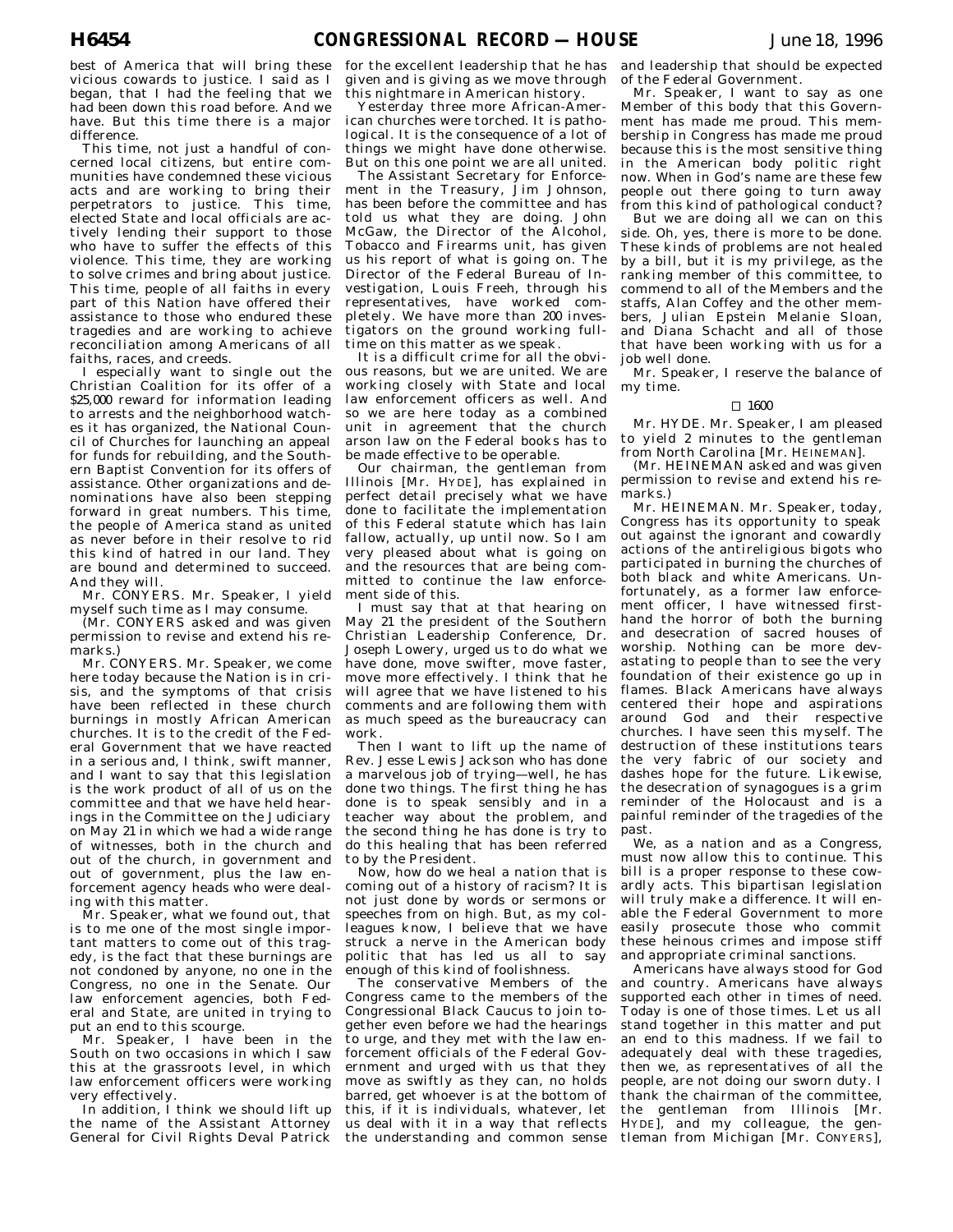for sponsoring this legislation, and I urge my colleagues to give their full support to this bill.

Mr. CONYERS. Mr. Speaker, I yield 2 minutes to the gentleman from North Carolina [Mr. WATT] in whose State there have been church arsons.

Mr. WATT of North Carolina. Mr. Speaker, I want to commend the chairman of the committee, the gentleman from Illinois [Mr. HYDE], and the ranking member, the gentleman from Michigan [Mr. CONYERS], for proposing this legislation, and encourage my colleagues to vote unanimously in support of it.

There are two important reasons for this legislation, the first of which is a practical reason. When I appeared on the scene at Matthews Merkland, and the investigation was proceeding of that church burning in Charlotte, NC, we had representatives of the Federal Alcohol, Tobacco, and Firearms division, we had representatives of the State Bureau of Investigation, we had representatives of the local law enforcement officials, and representatives of the local fire department.

But for the fact that that church had been completely destroyed, there is some question about whether the Federal authorities could have been there at all. If the amount of damages had been minimal, there would have been some question about whether they could have even gone to investigate the fire, despite the terrible nature of it and everybody's suspicion that it could have been racially motivated. So this legislation, on a practical level, will get us beyond that. It was a wonderful sight to see all of the law enforcement authorities there in a spirit of cooperation, trying to bring their resources to bear on this tragedy, and in that particular situation it led to a very quick arrest.

The second important reason is a symbolic reason. That is that we need to make a statement of our outrage about these church burnings. This legislation will enable us to make that statement to the American people that this kind of conduct is totally outside the bounds, is unacceptable in a democratic society. I encourage my colleagues to support this legislation.

Mr. HYDE. Mr. Speaker, I am pleased to yield 1 minute to the distinguished gentleman from Illinois [Mr. FLANA-GAN].

Mr. FLANAGAN. Mr. Speaker, I rise in strong support of H.R. 3525, the Church Arson Prevention Act. In a country that was founded on the principle of religious freedom, crimes against religious property are particularly repugnant. The recent wave of church burnings that has occurred, predominantly against black churches in the South, is reprehensible.

This legislation greatly enhances the ability of Federal law enforcement authorities to prosecute crimes against religious property. Presently, there must be at least 10,000 dollars' worth of property damage before a crime

against religious property can be federally prosecuted. This bill eliminates that minimum requirement. Even a penny's worth of damage would now be enough for Federal prosecution. This is as it should be.

Also, victims of church burnings or other types of religious property destruction will now be able to receive compensation from the violent crimes trust fund that was established by the 1994 Violent Crime Control and Law Enforcement Act. Surely, you are a crime victim when your sacred placed of worship is burned to ashes. Compensation is but one small thing we can do to help alleviate the pain for those who have seen their houses of veneration destroyed.

This legislation takes many other actions that will make it easier for Federal investigators to track down those who are maliciously destroying our houses of worship. We must ensure that those who have committed these heinous crimes do not escape punishment. This legislation will help bring those responsible to justice. I urge my colleagues to give the Church Arson Prevention Act their full support.

Mr. CONYERS. Mr. Speaker, it is my pleasure to yield 2 minutes to the gentlewoman from Texas (Ms. JACKSON-LEE], a sterling member of the Committee on the Judiciary, in whose State there have been church burnings.

(Ms. JACKSON-LEE of Texas asked and was given permission to revise and extend her remarks.)

Ms. JACKSON-LEE of Texas. Mr. Speaker, I thank the ranking member for his kindness in yielding to me, and particularly for his leadership and, as well, the chairman of the Committee on the Judiciary, the gentleman from Illinois [Mr. HYDE], for the expeditious manner in which we move toward hearings and then now have come to the House floor to speak on behalf of the American people.

There is nothing more tragic than burning houses of worship, no matter what color, what religion. I am grateful that this Congress will say to America, enough is enough, for since 1995 we have had now more than 40 of these burnings, most recently those in my home State of Greenville, TX.

Let me also applaud the NAACP and the group of ministers with which I had the opportunity to join just yesterday in Houston, who likewise met with FBI agents and other Federal officials to assess and be able to indicate their consternation with these tragedies that are occurring.

Mr. Speaker, I believe this legislation is right-headed and right-footed, for it says to the perpetrators, we are going to get you. There is nothing wrong with that, when those who violate the law come to justice, and that we untangle the hands of prosecutors so they can do their job and ensure that those who would worship under the first amendment in the Constitution would not be blighted.

But let me say something for all of us to hear. It is important to recognize

that with this legislation we cannot rebuild churches and men's hearts. We must recognize that we must take away from the anger of this Congress on affirmative action and resegregating us with respect to busing questions; and realize, America, that we must bring this country together. We must stop the ugly talk and recognize that we are all of one human family.

I enjoy America when we stand together. I would hope that all of the church families that I have already heard from will likewise understand that this is not just another whining on behalf of African-Americans in this Nation, but this is in fact an opportunity that we understand, that we stand under one flag, and yes, one belief; that is, in a higher authority that believes in love and sharing and the respect of human dignity.

It is time for all denominations to rise up with us to stand against these atrocities, and yes, this Congress cannot stop with this legislation, we must ensure that we heal this Nation with the kind of legislation that says that we stand against church burnings but we stand for America as one family, supported, for all.

So I thank those who have proposed this legislation, and Mr. Speaker, I would hope that my colleagues will support wholeheartedly H.R. 3525.

Mr. Speaker, I rise in strong support of one of the most important pieces of legislation before this House in recent memory. There are few issues that we can debate that are more significant than issues of racial equality and freedom of religion. This bill will aid prosecutors in bringing an end to the many church burnings that have occurred across the country in the past year and a half. We simply cannot return to the reign of terror that existed in the 1960's. We simply cannot risk innocent citizens being harmed like the horrible incident at a Birmingham church in 1963.

Since 1995 alone, there have been more than 40 incidents of the burning and desecration of African-American churches including two in my home State of Texas. In fact, two churches were burned in Mississippi last night. As evidenced by these numbers, there is no doubt that many of these fires have been and continue to be racially motivated. Before loss of life occurs we must end this siege on the Constitution.

The legislation before us today aids law enforcement officials by making it easier to prosecute those who would commit such heinous acts. It amends existing law by providing that anyone using weapons, explosives, or fire damaging property on the basis of its racial or ethnic consideration regardless of the dollar amount of the loss will be prosecuted to the full extent of the law—10 years in prison.

As this plague continues to rapidly grow, it is time for this House to act and help our Nation's enforcement personnel end this reign of terror against our citizens based on race and religion. I urge my colleagues to strongly support this bill and send it to the Senate so that the President can sign this bill as soon as possible. Our swift movement on this bill may help save more communities from suffering these devastating losses.

Finally, I would like to thank Howard Jefferson of the NAACP, President J.J. Roberson of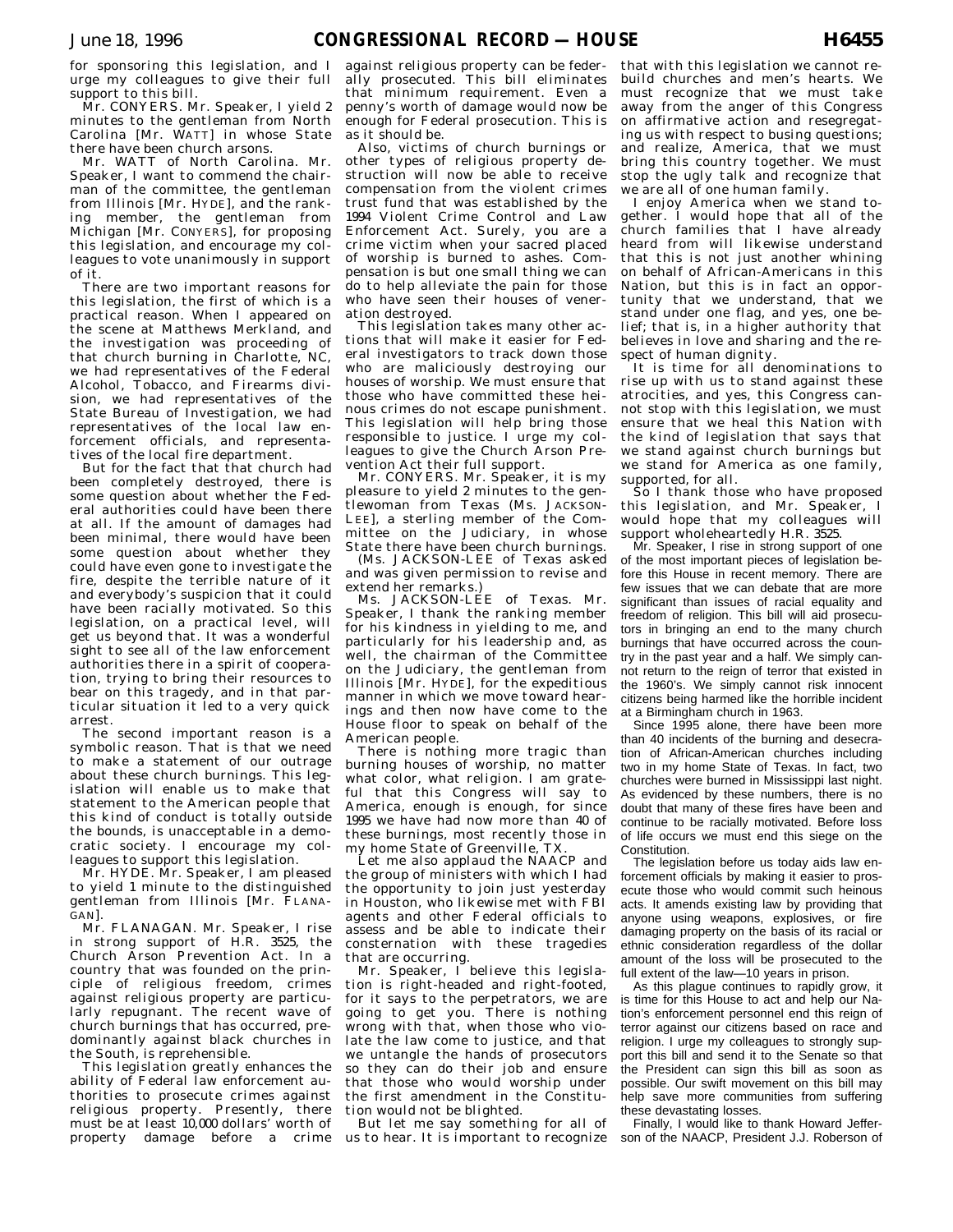the Baptist Ministers Alliance, Minister Robert Mohammed of the Nation of Islam, Bishop Guillary of the Houston/Galveston Catholic Diocese, and Rev. Ed Young of Second Baptist Church, local and Federal law enforcement authorities, and many other clergy and community leaders for their leadership on this issue in our great city of Houston, TX. Their message was that we will not tolerate these hateful acts. I was proud to stand with them in their effort of unity.

Mr. HYDE. Mr. Speaker, I am pleased to yield 30 seconds to the gentleman from Florida [Mr. CANADY], the distinguished chairman of the Subcommittee on the Constitution of the Committee on the Judiciary.

Mr. CANADY of Florida. I thank the gentleman for yielding time to me, Mr. Speaker.

Mr. Speaker, I rise today in support of the Church Arson Prevention Act. Recently Americans have watched in horror as houses of worship have gone into flames, igniting new fears and suspicions and fomenting fires of hatred in our Nation. This tragedy, which has hit primarily African-American churches, calls for immediate action. The Church Arson Prevention Act will help by enabling Federal prosecutors to bring the perpetrators of these crimes to justice. I want to commend the gentleman from Illinois [Mr. HYDE] for his swift action on this issue, as well as the gentleman from Michigan [Mr. CONYERS] for his work on this important issue. I urge my colleagues to vote yes on this important bill.

Mr. CONYERS. Mr. Speaker, I yield 1 minute to the gentleman from Pennsylvania, Mr. THOMAS FOGLIETTA, one of the distinguished Members who have worked on civil rights matters across the years.

Mr. FOGLIETTA. Mr. Speaker, I join my colleagues to express my horror at the recent string of church fires across the South. More importantly, we join together to do something about it. There have been more than 37 suspicious fires in black and multiracial churches in small towns across America in the last 18 months, 7 in the last 2 weeks, including 2 in the last 2 days in Mississippi.

For the past year we have debated about the role of government. Government is brave men and women putting out fires in communities, it is police officers and the Justice Department fighting to stop crime. The effort we announce today is a good example of how government, the private sector, and people can join together to accomplish a common goal. Government works. Government works when people like President Clinton step up to the bully pulpit and turn this issue into a national challenge, and teaches us that we have to return to the value that made our country so strong, that we have to fight the fire of hate that drove people to commit these outrages.

Government works when my colleagues and I come together to create the energy of firefighters to help people prevent church arsons. As one min-

ister put it, someone who is trying to do us harm in one sense really has done us a lot of good. These fires have drawn people together, both black and white. These acts of hatred have been transformed into gestures of love.

I ask my colleagues to support the proposed amendment by the gentleman from Illinois [Mr. HYDE] and the gentleman from Michigan [Mr. CONYERS], H.R. 3525, so together we can find these criminals and put an end to this madness. Together we can and must write an end to this horrible chapter in our Nation's history.

Mr. HYDE. Mr. Speaker, I am pleased to yield 2 minutes to the distinguished gentleman from Georgia [Mr. BARR].

Mr. BARR of Georgia. Mr. Speaker, I thank the distinguished chairman of the Committee on the Judiciary, on which I am proud to serve, for yielding time on this important piece of legislation.

Mr. Speaker, I would like to commend the chairman of the Committee on the Judiciary for looking at this matter in the light it ought to be, to take a very learned, very dispassionate, but passionate look at whether our Federal laws are indeed sufficient to address the problem presented to the American people by the rash of church burnings, white and black alike, across our country, particularly in my part of the country, the southern United States.

Rather than seek out photo ops, rather than talk about this in partisan terms, rather than try and score headline victories over other folks, the gentleman from Illinois, Chairman HYDE, has done it the old-fashioned way, professionally and according to the laws of our land.

I would like, though, also, Mr. Speaker, to caution all of us as we look at this piece of legislation, or really perhaps as we look at other pieces of legislation, because none of us, including myself, dispute the need for this legislation, but to keep in mind that the commerce clause of our Constitution is not infinitely elastic, and we need to look at these pieces of legislation to ensure that there is a proper and firm foundation in the appropriate provisions of our Constitution for the laws that we seek to enact.

While the commerce clause is very broad indeed, it is not, as I have said, infinitely elastic, and we have to be careful, because when it breaks, it will snap fairly hard. We do need to keep that in mind, because we do not want to pass important legislation such as that before us today and find a problem later on, which I do not believe we have with this piece of legislation, Mr. Speaker; but again, I would caution all of us here to be very mindful of the limitations of the various clauses of our Constitution, including particularly in this case, since we are amending the applicability and the reach of this legislation by way of the commerce clause, to be very mindful of those principles of Federalism which

all of us certainly on the Committee on the Judiciary, on our side of the aisle, adhere to and support very strongly.

Again, in closing, Mr. Speaker, I appreciate the opportunity to speak today and commend the chairman of the Committee on the Judiciary, and I urge support for this important piece of legislation.

Mr. CONYERS. Mr. Speaker, I am pleased to yield 1 minute to the gentleman from Texas, Mr. KEN BENTSEN.

(Mr. BENTSEN asked and was given permission to revise and extend his re-.<br>marks.)

Mr. BENTSEN. Mr. Speaker, I rise in very strong support of H.R. 3525, the Church Arson Prevention Act of 1996, in hope that it will end these acts of cowardice against churches in my home State of Texas and across the South. It is unfortunate that in the late 20th century hate crimes still exist in our society.

Mr. Speaker, H.R. 3525 sends a strong message that these actions will not be tolerated by the Nation, and that our will is stronger than the hatred from which they are born. This legislation brings to bear the full authority and resources of the Federal Government in stopping the arson and bringing the perpetrators to justice. The Federal Government will be a full partner with State and local authorities in this effort. These criminals must be brought to justice and their message must be exposed for what it is: ignornance and hatred—the most un-American of values. One of the founding principles of our Nation is the freedom to worship as we choose, and any attempt to deny someone that right must be stopped.

If anything positive can be gained from these acts, it is that people of good conscience, of all races and creeds, have come together to help the affected congregations and to prevent the further spread of these acts. It's unfortunate that it took something of this magnitude for us to come together, but I want to applaud these efforts. Organizations like the National Trust for Historic Preservations and the Anti-Defamation League have come forward and offered their assistance, along with many others.

Finally, Mr. Speaker, I want to commend the gentleman from Michigan [Mr. CONYERS] and the gentleman from Illinois [Mr. HYDE] for their leadership on this issue. Today we send a strong message that while we in Congress can disagree on many things, we stand united against hatred and ignorance.

## $\square$  1615

Mr. HYDE. Mr. Speaker, I yield 1 minute to the distinguished gentleman from New York [Mr. WALSH], the chairman of the District of Columbia Appropriation Subcommittee.

Mr. WALSH. Mr. Speaker, I thank the distinguished gentlemen from Illinois and from Michigan for bringing this important piece of legislation to the floor.

Mr. Speaker, I rise in strong support of this bill. I rise today to condemn the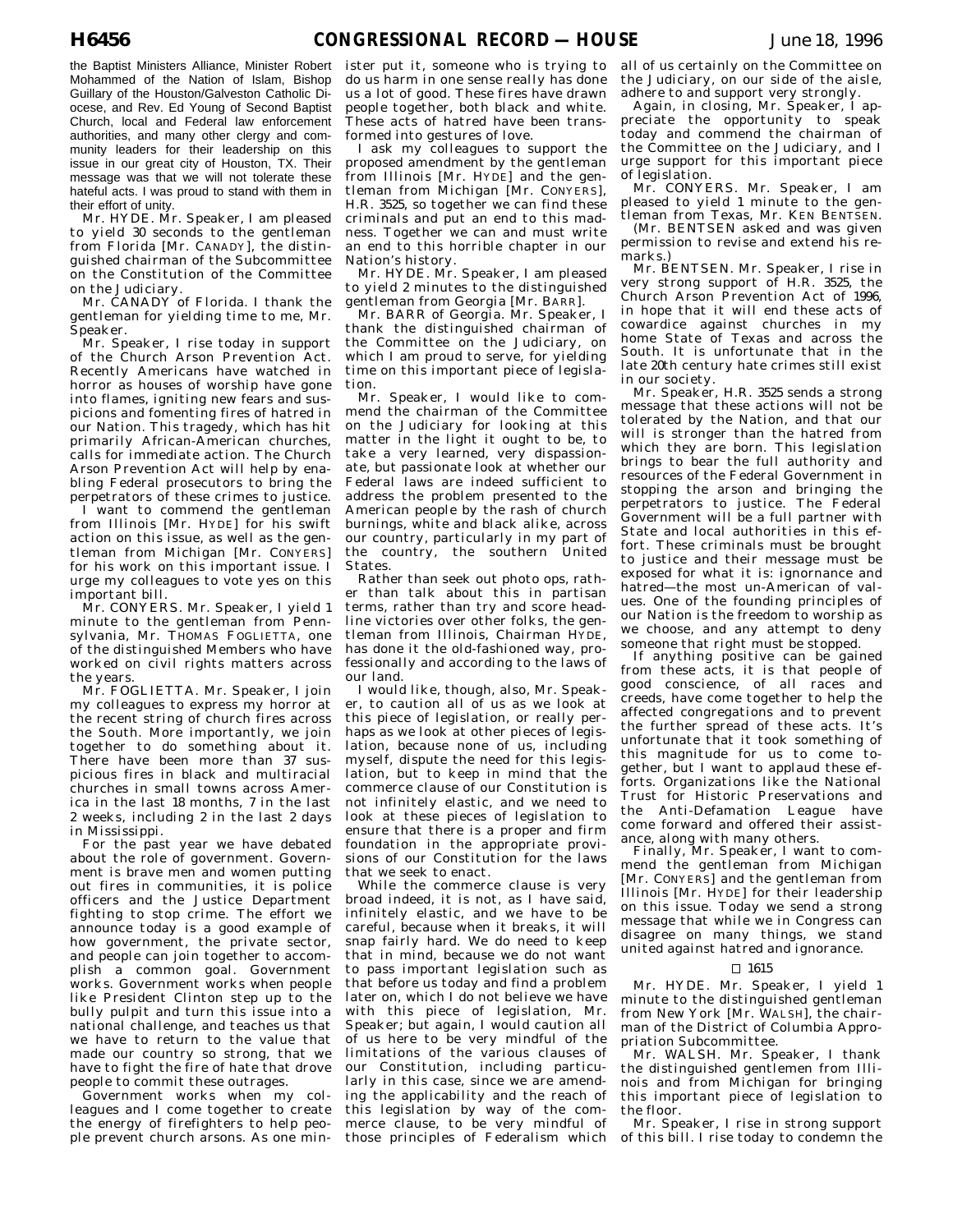arson fires in African-American churches. The good people of central New York whom I represent know that when you see a wrong committed, you must speak out. On their behalf, I want to protest the violence, express our disgust with the hatred, and offer our hand in peace.

As we publicly stand with black Americans we hope to show people of violence one thing—that it is they who are in the minority. It is they who will be overcome. It is we, the majority, the peacemakers, black and white, who will inherit the Earth.

Hatred that spawns violence is not natural or normal. It is foreign to us at birth. We see that the children do not hate. They do not segregate themselves. They do not act violently toward others of a different skin color unless they are taught. We can learn from the children. In fact, we must if we are to survive as a great civilization.

Today, as the fire investigation continues, I want to say to my friends in this Chamber who are African-American, and to my friends back home, please continue to have faith that most Americans do not hate.

With you, we are the majority in the greatest country on Earth. No purveyors of hate or prejudice will take that from us.

Mr. CONYERS. Mr. Speaker, I yield 1 minute to the gentlewoman from Connecticut [Ms. DELAURO].

Ms. DELAURO. Mr. Speaker, I thank the gentleman from Michigan and the gentleman from Illinois for bringing this legislation forward.

Mr. Speaker, I rise in strong support of the Church Arson Prevention Act and urge its immediate adoption. Just last night, two more southern churches were burned to the ground—these tragic losses add to the mounting list of over 30 suspicious fires at black and multiracial churches in communities across the South in the past 18 months.

Yesterday, I stood with religious and community leaders in New Haven, CT, to condemn these tragic fires that have destroyed sacred sites—built on faith, hope, and love—and to stand in solidarity with the victims of these heinous crimes.

This vital measure makes it a Federal crime to deface or destroy religious property and makes it easier to prosecute church arsons. Most importantly, the passage of this bill will give comfort to the victims of the fires—it will speed the healing process and assist with rebuilding of the churches and the communities that have been scarred by these violent and hateful acts.

Mr. HYDE. Mr. Speaker, I yield 2 minutes to the distinguished gentleman from Indiana [Mr. MCINTOSH].

Mr. MCINTOSH. Mr. Speaker, I rise in support of H.R. 3525, and I want to commend Chairman HYDE and his committee for their good work on this bill. It in some measure allows us to renew that great dream of Martin Luther

King's that blacks and whites can once again walk together in this country blessed by God in a land of freedom.

In the court case United States versus Lopez, Justices Kennedy and O'Connor opined that the political branches of government must fulfill grave constitutional obligation to delineate the democratic liberty and federalism and distinguish where the power to enact laws comes from.

In light of that admonition, I must express my sincere doubt regarding the claimed commerce clause justification for this act. I do not believe that a mere change of wording will allow us to preserve the act from constitutional challenge. However, I will vote today to support this bill because it is a very good bill and a necessary bill and because I believe it is one of the rare instances when it is within our express authority under section 5 of the 14th amendment to enact such legislation. It is very clear that this arson which is addressed by this bill dramatically interferes with the religious liberties protected by the first amendment that the States have failed to adequately protect for minorities.

With this nexus, I want to commend the committee for bringing this bill to floor today and urge all of my colleagues to vote for it so that we can send a message to all Americans that this Congress will not stand for these heinous acts of church burnings throughout the South or in any other part of our land.

Mr. CONYERS. Mr. Speaker, I yield 1 minute to the distinguished gentleman from Maryland [Mr. CUMMINGS].

(Mr. CUMMINGS asked and was given permission to revise and extend his remarks.)

Mr. CUMMINGS. Mr. Speaker, I thank the gentleman from Michigan and Mr. HYDE for their leadership in bringing this important piece of legislation to the floor in such a timely manner.

Mr. Speaker, the burning and defamation of places of worship across the South have shaken and angered me to the core. These are atrocities that will not go unpunished. This legislation gives prosecutors the tools to punish the cowardly perpetrators of these heinous crimes.

The church for African-Americans is more than a place of worship. It is a symbol of hope and the bedrock of our community. Like the generations of family and friends before us, we find comfort, hope, and faith in our churches.

Mr. Speaker, it is 1996 and still racism exists. But the Members in this Chambers have chosen to fight these injustices. These gutless acts will not have their intended effect. They will not dissuade us from fighting bigotry and intolerance.

I am pleased to support this legislation, which will facilitate Federal prosecution of arson cases and I urge its swift passage.

Mr. HYDE. Mr. Speaker, I yield 1 minute to the distinguished gentleman from Texas [Mr. STOCKMAN].

Mr. STOCKMAN. Mr. Speaker, I thank the chairman for bringing this bill forward.

I would like to take just one quick moment here to try and put a human face on this. I do not know if you can see this, Mr. Speaker, but in Saturday's paper it discusses how the pastor of a church in Galveston, TX, had his church burned down and to this day has not rebuilt his church and to this day they have not found the perpetrators. This was in our district which, quite frankly, has been a very peaceful, harmonious district, and I would like to point out for the record and like to submit this for the RECORD that this is something that we need to put a human face on. These are people who have lost their church and we do not know why or what is going on in this Nation that has turned its people against churches but, Mr. Speaker, I want to thank the gentleman for offering this bill and I stand fully behind it.

Mr. Speaker, I wish to thank the chairman for bringing this bill forward and I rise in strong support of H.R. 3525—the Church Arson Prevention Act.

It is time we put a human face on the epidemic of church burning. I do not know if you can see this, Mr. Speaker, but last Saturday, the Galveston Daily News ran a story about the destruction of the Island Baptist Church. This little church burned down nearly 2 years ago. The perpetrators of this horrible act have not been found and the church pastor, James Booth, has not yet been able to rebuild his church. I want to submit the story of Pastor Booth, as it appears in the Galveston Daily News, for the RECORD.

Again, it is time we put a human face on the epidemic of church burning. Pastor James Booth is a real person, and members of his congregation are real people. The burning must stop. He and other religious leaders have suffered enough. This bill is necessary to make easier the Federal prosecution of church burners. It is extremely important that the Justice Department pursue church burners diligently.

The destruction of churches isn't a black catastrophe, it isn't a white catastrophe, it's a religious catastrophe. These are crimes against people of faith and those who worship. We must do what we can to stop these heinous crimes.

I implore my colleagues to support this bill. The citizens of Galveston and Pastor Booth are entitled to justice. All victims of church burners are entitled to justice. This bill should be passed by Congress and signed into law immediately. I want to thank the gentleman for offering this bill and I stand fully behind it.

## BURNED CHURCH WINS CONGRESSMAN'S **SUPPORT**

#### (By Chad Eric Watt and Wes Swift)

GALVESTON.—U.S. Rep. Steve Stockman has asked his colleagues to remember a Galveston church torched by arsonists in 1994.

The Island Baptist Church, which was at 9 Mile and Ostermayer roads, burned Dec. 22. 1994.

The predominantly white Southern Baptist congregation is rebuilding at 8 Mile and Stewart roads.

'Pastor (James) Booth has not yet been able to rebuild his little church on Galveston Island,'' Stockman said Thursday night on the floor of the House of Representatives.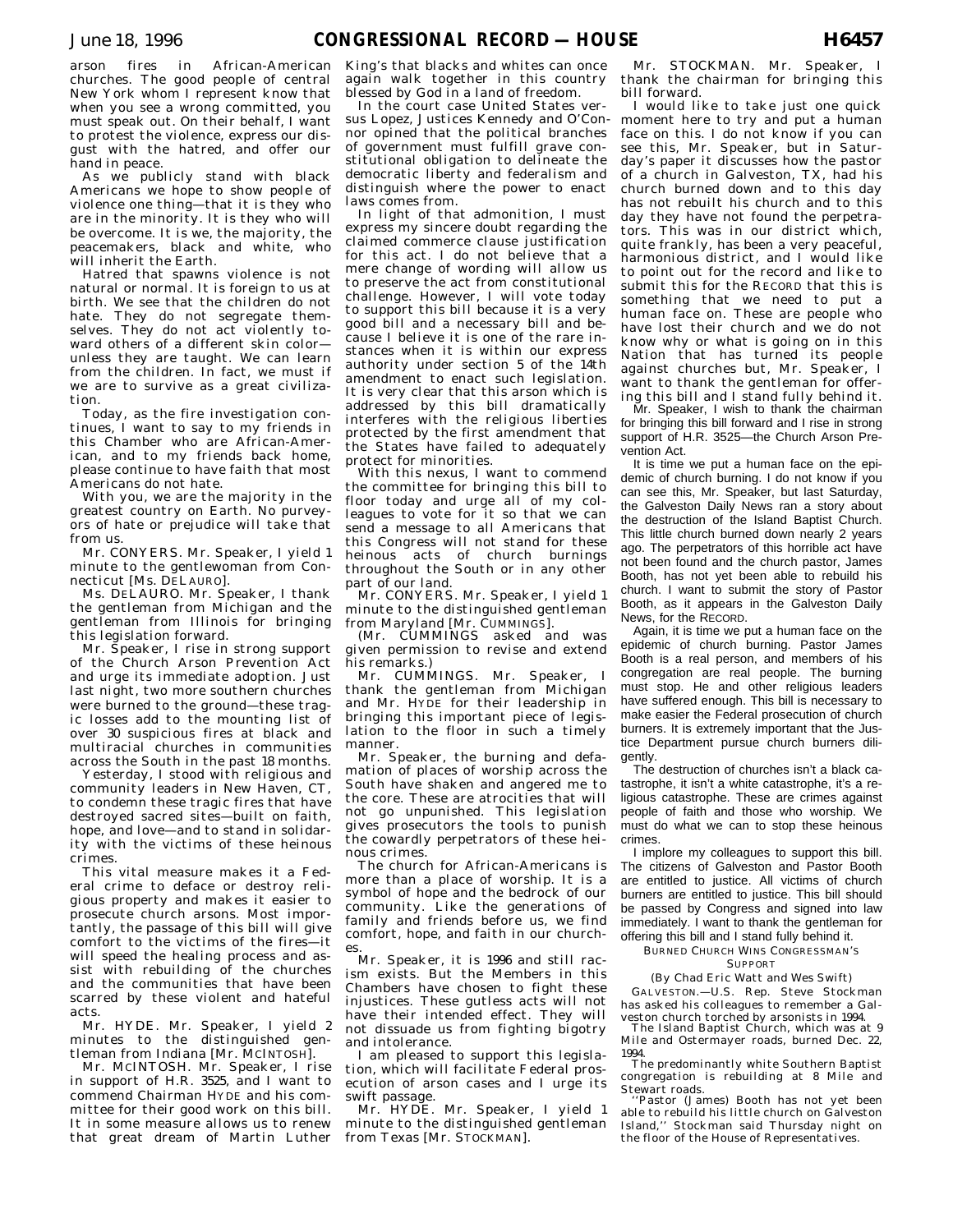''He did not receive much attention from the media because when his church burned down, it was not then fashionable to talk about burning churches.''

Stockman and other members of Congress expressed concern in a March 1 letter to the

U.S. Attorney General. ''We brought this to Janet Reno several months ago,'' said Cory Birenbaum, a spokesman for Stockman.

In the letter, the congressmen asked Reno to direct the Justice Department to help local authorities catch those setting the fires.

The burning of churches has become a fashionable crime, with news reports possibly contributing to imitative acts of violence,'' the letter states.

Governors of Southern states have been invited to the White House next week to discuss strategy for coping with a rash of suspicious fires at predominantly black churches.

By early next week, the Bureau of Alcohol, Tobacco and Firearms hopes to have details of fires at 33 black churches and 23 non-black churches since Jan. 1.

Civil rights groups tracking church burnings in the South said they have found few examples of white churches being attacked.

'If white church fires were on the increase. with racism as a reason, we'd be on it in a heartbeat,'' said Angie Lowry of the Montgomery, Ala.-based Southern Poverty Law Center, which studies racial issues.

'I'm not seeing it here in Alabama, and we're not seeing it anywhere else.'' Booth said the church burnings reflect a

sickness that crosses ethnic boundaries.

'My feeling is not that these burnings are racially motivated—as it was by anger in general,'' he said ''It's not a race issue. It's the attitude of people in general. It's a very poor condition.

Booth's wife, Ruth Ann, said she was alerted to the mention of their church by a stranger in Modesto, Calif., who saw Stockman make his statements on cable television.

''We had had troubles with vandalism there,'' Mrs. Booth said.

No one has been arrested in connection with the fire.

Ruth Ann Booth said fire investigators traced the source of the fire to a closet near the church's front entrance. Empty beer cans were found near the entrance.

James Booth said he understands the pain other congregations are going through.<br>"It's a lot of emotional stress," he said.

'It's a lot of emotional stress.' ''To see something that means so much to you like a church go up in flames . . . it's very painful.''

Mr. CONYERS. Mr. Speaker, I yield 1 minute to the gentlewoman from North Carolina [Mrs. CLAYTON], who has worked on this matter with a great deal of commitment.

(Mrs. CLAYTON asked and was given permission to revise and extend her remarks.)

Mrs. CLAYTON. Mr. Speaker, I rise in support of H.R. 3525, the Church Arson Prevention Act of 1996.

This bill would amend title 18, the criminal title of the U.S. Code by facilitating prosecution and increasing penalties against those who would do violence to houses of worships.

We have all been concerned over the disturbing trend of African-American church burnings, two a month over the past 18 months, and three more this past weekend.

This bill will address that alarming trend.

But, there have also been other acts of violence directed at houses of worship, such as vandalism, desecrations, and even drive-by-shootings.

This bill will address that alarming trend as well.

The bill makes clear that it is a Federal crime to deface or destroy religious property for racial, ethnic, or religious reasons.

More importantly, the bill removes the current requirement that the offense cause at least \$10,000 in damage a threshold that has made it very difficult to prosecute such cases in the past.

And, the bill makes victims of religious property defacing or destruction eligible for compensation under the Victims of Crime Act.

This provision is important as many churches seek to rebuild following the rash of destruction, particularly the church burnings.

I am exploring other ways in which the Federal Government can make communities whole when faced with these crimes, especially ways we can help in the rebuilding of churches.

Two more suspicious church fires occurred over the weekend, including another fire in my State of North Carolina.

While I am proud of bipartisan efforts that have been undertaken by the House, we must continue those efforts.

Congress must be eternally vigilant in speaking out now against these intolerable acts.

Those who perpetrate these misdeeds must know that our will to stop them is stronger than their will to continue. I urge my colleagues to support this bill.

Mr. CONYERS. Mr. Speaker, I yield 30 seconds to the distinguished gentlewoman from the District of Columbia [Ms. NORTON].

Ms. NORTON. I thank the gentleman for yielding time, and I thank the chairman and the ranking member for their alacrity in moving this bill forward.

Mr. Speaker, as a student member of the Student Nonviolent Coordinating Committee in the South during the civil rights movement I remember no time when there was a rash of church burnings. We have enough polarization in this society. We do not need the ultimate polarization, the burning of places of worship. You have restored confidence in the rule of law for many Americans. You have said through this bill that we are still committed to eliminating racism, and I thank you.

Mr. CONYERS. Mr. Speaker, I yield 30 seconds to the gentleman from New Jersey [Mr. PALLONE].

Mr. PALLONE. Mr. Speaker, I went to the Second Baptist Church in Long Branch, my hometown, last Sunday to talk to a very concerned crowd about why this legislation is so important.

It is time to relentlessly investigate and swiftly prosecute perpetrators of these crimes. We must have a public outcry condemning these mindless church burnings, and it must be bipartisan and multiracial. Those people who gain politically and financially from fueling hatred in our society today should recognize the effects of their words.

I say to those who perpetrate these heinous crimes that the days of the night riders are over. The days when African-Americans had to take cover by nightfall in hopes of seeing another day are over. This country will not go back to a time when hatred and intimidation through terrorism was the law of the land.

Mr. HYDE. Mr. Speaker, I yield 2 minutes to the distinguished gentleman from South Carolina [Mr. INGLIS].

Mr. INGLIS of South Carolina. I thank the chairman for yielding time. Mr. Speaker, I rise in strong support of this bill and congratulate the chairman and the ranking member for moving this bill to the floor so quickly.

I think it is important to note two things. First, is the importance of this bill, that it will give us the opportunity as a Federal matter to get at these people who would desecrate houses of worship and really seek to destroy a great deal of the social fabric of our communities. So I think it is important to get this bill accomplished and get it passed so that we can get at a successful prosecution of these folks.

The second thing I think is important to point out is that there is a message of reconciliation and hope in this. It is a message that Terrence Mackey, the pastor of the Greelyville church that President Clinton visited last week, is so good at putting forth, and that is that in the face of this hateful act, people like Pastor Mackey are presenting a message of forgiveness and hope.

That, I think, will get at the deeper problem, because we know that this legislation will be a significant help to Federal prosecutors but we know that underneath this, there is a deeper problem and it is a problem in the heart of humankind. That problem, I think, can only be overcome by people like Pastor Mackey preaching that message of forgiveness and hope. That is the hope of reconciliation.  $\overrightarrow{l}$  hope his voice is one that is heard loudest as we go through this process of dealing with the rebuilding and hopefully of the successful prosecution, as well, because of this bill, of the people who would perpetrate these hateful acts.

#### $\Box$  1630

Mr. CONYERS. Mr. Speaker, I yield 30 seconds to the gentleman from Louisiana [Mr. FIELDS] in whose State there have been arsons.

Mr. FIELDS of Louisiana. Mr. Speaker, I thank the gentleman from Michigan for yielding me the time, and I want to thank the gentlemen for his leadership. I also want to thank the gentleman from Illinois on the other side of the aisle [Mr. HYDE] for this very important matter and also for bringing to it the floor.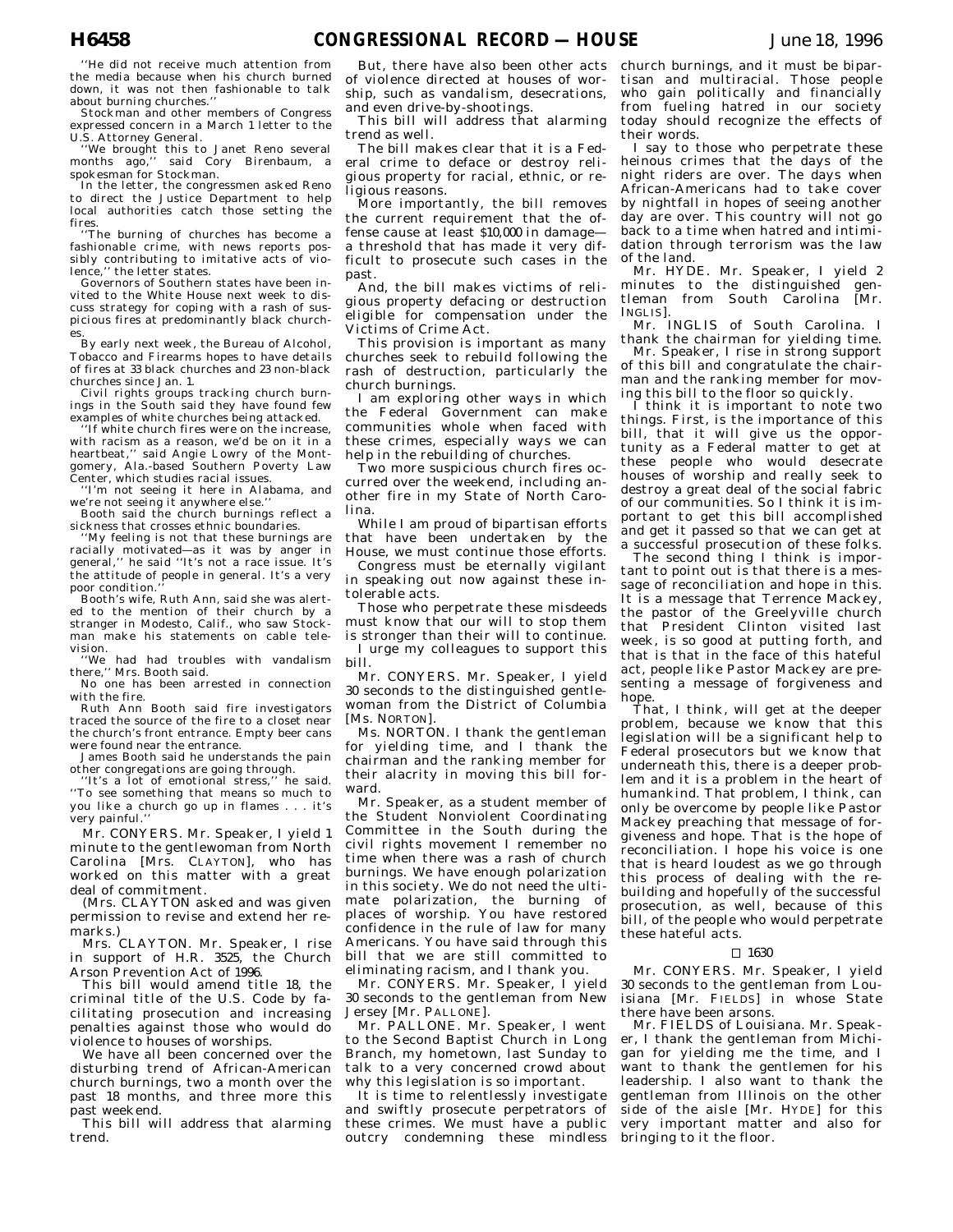Mr. Speaker, the burning of churches in this country is unacceptable and will not be tolerated in any shape, form or fashion. This legislation will give Federal prosecutors the tools they need to prosecute those perpetrators of the crime to the fullest extent of the law.

Mr. Speaker, I come from a State that has witnessed over five burnings in the past 4 months, four in one night alone. I want to thank the gentleman from Michigan and thank the gentleman from Illinois for bringing this very important piece of legislation to the floor and would like to say in no uncertain terms that this Congress will<br>not tolerate individuals burning tolerate individuals burning churches.

Mr. HYDE. Mr. Speaker, I yield 30 seconds to the gentleman from Michigan [Mr. CONYERS], and I ask unanimous consent that he be permitted to control that time.

The SPEAKER pro tempore. Is there objection to the request of the gentleman from Illinois?

There was no objection.

Mr. CONYERS. Mr. Speaker, I thank the gentleman from Illinois [Mr. HYDE] for his generosity, and I yield 30 seconds to the gentleman from California [Mr. MILLER].

Mr. MILLER of California. Mr. Speaker, I thank the gentleman for yielding me the time.

I thank the chairman of the committee, Mr. HYDE, for yielding and both of my colleagues for bringing this matter to the floor and rise in strong support of this legislation. I join those of our colleagues and so many across the Nation who have voiced their strong, strong objection to those who would take actions of violence against our houses of worship in this country and hope that this legislation will be some small beginning in mending these horrible actions against the churches in the South and elsewhere.

I thank the gentleman for bringing this legislation to the floor.

Mr. CONYERS. Mr. Speaker, I yield myself the balance of my time.

Mr. Speaker, I would just like to conclude the time that has been afforded us on this side by reminding all of our colleagues that the President of the United States has involved himself in this matter in a very important way.

First of all, he urged that there be some legislation that could deal with this subject matter. Then he used his weekly radio address to direct to the  $\frac{1}{2}$  Nation the deepness of the injury that these kinds of attacks on churches commit. Then he went to the South himself, and tomorrow he will be meeting with Governors of the several States. I think the President of the United States has handled this at the Federal level remarkably well.

Mr. HYDE. Mr. Speaker, I yield the balance of my time to the distinguished gentleman from Oklahoma [Mr. WATTS].

Mr. WATTS of Oklahoma. Mr. Speaker, I thank the chairman for yielding me the time.

Mr. Speaker, in the last week, churches have burned in North Carolina, Texas, Oklahoma, and Georgia. Fires are destroying our houses of worship like an unchecked scourge. With each fire, we have all felt the loss because any church that is burned in our church, for every house of worship is a symbol of our faith in God and our right to worship according to the dictates of our own conscience.

As evil as these church burnings are, we must avoid becoming consumed by our anger. For as Dr. Martin Luther King, Jr., taught us, darkness cannot drive out darkness, only light can do that. Hate cannot drive out hate, only love can do that.

To begin to heal, to drive away the darkness, we must bring back the light, the light of love, the light of hope. First we must apprehend those who are responsible for the fires and prosecute them to the full extent of the law. This bill will help to do that.

Second and more importantly, we must come together to rebuild our churches and communities. Our actions must show the world that we will not sit idly by when the unity and religious freedom of our nation are attacked.

Mr. Speaker, I commend the gentleman from Illinois, Chairman HYDE, and the gentleman from Michigan, Mr. CONYERS, for producing H.R. 3525. I call on the House to pass this bill unanimously to send the strongest possible message that this Congress will do all within its power to stop the fires and help the healing again.

Mr. HYDE. Mr. Speaker, I yield myself the remainder of my time.

Mr. Speaker, I am very pleased that we have had an interesting and good and full debate on this important issue. Burning a church is about as rotten, reprehensible an act as anybody can do, and I hope this law helps in the identification and severe punishment of the perpetrators.

Mr. Speaker, I yield back the balance of my time.

Mr. BEVILL. Mr. Speaker, I rise today to express my deep concern about the alarming rash of fires that have destroyed or badly damaged at least 34 black churches across the South. There is a lot of speculation about who may be behind these arson attacks and whether racism is involved. I am confident that the perpetrators of these crimes will be caught and brought to justice. Their punishment should be severe.

Strong legislation is moving through Congress to give U.S. attorneys clear jurisdiction to prosecute church arson suspects. I will support this bill when it comes to the House floor. There should be no misunderstanding that these attacks are of national concern.

These crimes show a blatant disrespect not only for the people who worship at these churches, but also for their faith itself. Churches are sanctuaries of faith. They are houses of God and they should be respected. How would you feel if someone burned down your church? I know how I would feel. I would be hurt and outraged. I would want something done about it.

It is a sad commentary on our society when any place of worship is vandalized or de-

stroyed. This goes for the burning of churches as well as the spraying of Nazi graffiti on synagogues.

The very principles upon which our Nation was founded are at stake here. The Pilgrims who braved rough seas and harsh winters to find a new life in America came here to find a place to worship freely. They came to escape religious persecution.

That's why our U.S. Constitution guarantees the right to freedom of religion in the first amendment. Most of us would interpret that right to mean that we can worship without fear.

When crimes are committed against places of worship—even in the dead of night—it creates an atmosphere of distrust and fear. Godloving, law-abiding citizens don't wish that on anyone, regardless of their religion or their race.

I am glad to see the Congress and the administration stepping forward to address this issue. And, I want to commend NationsBank Corp. for pledging to pay \$500,000 for information leading to the arrest and conviction of those responsible. This sends a strong message that the corporate community in the South is equally concerned about these crimes.

I am also glad to see that the National Trust for Historic Preservation has added southern black churches to its list of ''most endangered'' historic places. The support offered by the trust will go a long way toward helping affected communities to heal.

I pray that this rash of attacks on Southern churches will end now and that a sense of safety and sanctity will be restored to these places of worship.

Mr. HOYER. Mr. Speaker, I rise today in strong support of H.R. 3525, the Church Arson Prevention Act. I want to commend Mr. HYDE and Mr. CONYERS for proposing this bill which was introduced in response to the tragic church fires which have destroyed over 30 black churches throughout the South over the last 18 months. Enough is enough. The time has come to step up our efforts, and we must take more action to assist Federal, State, and local authorities in preventing and investigating these fires.

I want to add my voice in expressing strong displeasure with those who seek to evoke fear and promote hatred by engaging in these acts of cowardice. This type of behavior tears at the very fabric which holds this Nation together. It is important that we do what is necessary to put an end to these unacceptable actions. As a Nation which prides itself in furthering liberty, equality, and justice for all, conduct of this nature cannot and will not be tolerated.

There is no institution more sacred than a house of worship. I am appalled and outraged that any person would desecrate an institution which fosters religious freedom, a right guaranteed under the Constitution of the United States. The church serves as the foundation of good, hope, and prosperity in many communities. It also serves as a place of solace for those seeking refuge from the cruelties and harshness of the world. Moreover, it is a place where people can put aside their differences and come together. I will never understand how one can seek to destroy the positive spirit which the church symbolizes.

I am deeply saddened by the events which have taken place over the last year and a half.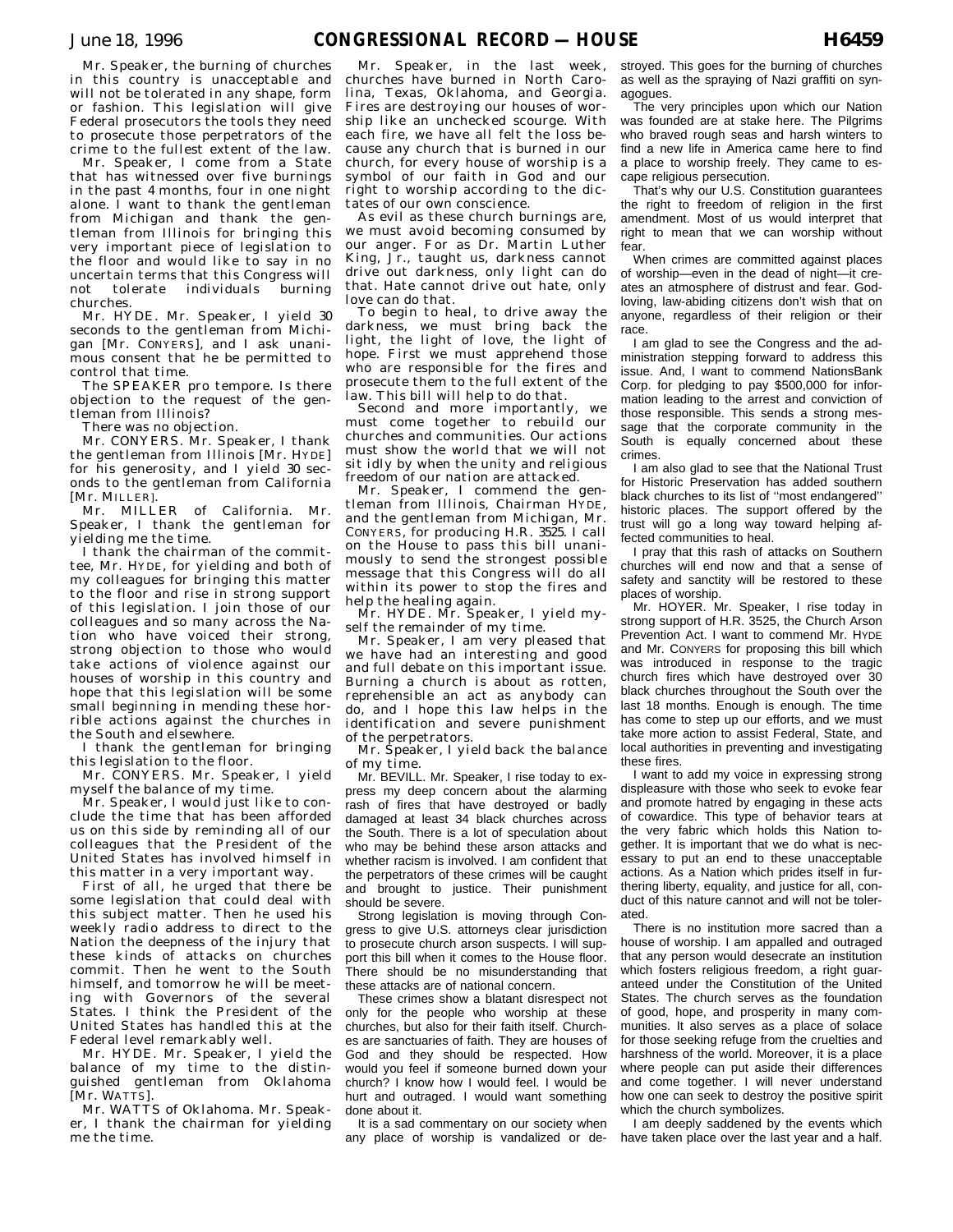They are an ugly reminder of our not so distant past and send the wrong message to impressionable minds. Over the past 30 years, we have worked hard to build many bridges across the racial divide. To a large degree, we have been quite successful. However, we still have a long way to go in our pursuit to understand one another and ensure equality for every American. As the most civilized nation in the world, it is incumbent on us to continue to move forward. We cannot let the uncivilized actions of a few keep us from achieving the worthwhile goal of racial and ethnic harmony.

The legislation before us today, in coordination with the efforts of Federal law enforcement agencies, can assist in bringing to justice those individuals responsible for the fires. Through their efforts, some progress has already been made. One of the principle Federal agencies working on these incidents has been the Bureau of Alcohol, Tobacco and Firearms. BATF has responded to these incidences by using additional resources and manpower. Their efforts have resulted in the resolution of some of these arson cases, some by arrest and others by designation as accidental. There still are a number of ongoing investigations and the fires continue to occur. Therefore, we must provide additional tools to BATF and other Federal law enforcement agencies so that they can more readily investigate and prosecute these heinous crimes.

I urge my colleagues to stand with Congressman HYDE and CONYERS in supporting this legislation. Passage of this legislation today will allow Congress to join in the healing process which has begun for those churches which are now rebuilding. It will also send a message from Congress that we do not condone or tolerate this type of activity in our Nation.

Mr. LANTOS. Mr. Speaker, I rise today in strong support of the bipartisan legislation introduced by our colleagues, Judiciary Chairman HENRY HYDE and ranking member JOHN CONYERS, and to encourage the House to pass it unanimously. There is no more cowardly and offensive act than burning a community's place of worship. It is all the more unconscionable when it is done out of bigotry and hatred. This legislation will help the Bureau of Alcohol, Tobacco and Firearms ensure that justice will be swift and complete. Congress must make a strong proactive move to stop these burnings, bring the arsonists to justice, and help these communities rebuild.

I extend my utmost sympathy to the ministers and their congregations all over the country who have lost their places of worship. I also call upon the victims of these terrible crimes to be strong and to direct your anger not toward revenge, but toward reconstruction and healing. As the only survivor of the Holocaust elected to Congress, I am all too familiar with the injustices of random, unprovoked acts of violence. We must use this opportunity to bare these extreme racists for who they are unscrupulous criminals who deserve to be put in jail for a long time. It is imperative that we send a loud, clear, and firm message to the perpetrators of these sick crimes that Americans will not tolerate bigotry or hate crimes.

It will take a concerted effort of every American from every region of the country to send the message that we must not slip back into a dark past when minorities lived in fear of intolerant racists. Mr. Speaker, let us lend our resources and wholehearted commitment to

the Federal, State, and local authorities who are investigating this damaging epidemic. I urge my colleagues to unanimously support this legislation.

Mr. BEREUTER. Mr. Speaker, this Member is pleased to be a cosponsor of H.R. 3525, the Church Arson Prevention Act, and would urge his colleagues to support this bill.

This measure is necessary because of the recent rash of church burnings which has occurred across the Nation. Over 30 black churches have been the victims of arson this year alone, and Federal help has been asked in catching those responsible. In fact, there have been over half a dozen church fires this week. This must stop. The Church Arson Prevention Act will give Federal prosecutors specific jurisdiction to prosecute those who damage religious property. It will also eliminate any monetary damage requirement for Federal prosecution. This legislation will give prosecutors a great opportunity to fight these terrible crimes, as the arson-investigating resources of the Bureau of Alcohol, Tobacco and Firearms can be called into play. The victims of these fires will be eligible under this bill to receive compensation from the crime victims trust fund.

Mr. Speaker, it is this Member's hope that this legislation will quickly become law in order to help combat this rash of hatred and to punish those responsible for these crimes.

Mr. CASTLE. Mr. Speaker, considering that our country was founded on certain principles, among them the freedom of religious expression, it is utterly appalling that places of worship—homes to hundreds and hundreds of congregations—have apparently been targeted to bear the brunt of racial hatred and religious bigotry in this country.

While I am absolutely outraged at the series of church fires that have brought us to this point, I am pleased that the Congress has worked swiftly and in a bipartisan manner to ensure that the church arson law is improved and strengthen. This is an issue that knows no color, race, or religion. It affects each and every one of us Americans; as a country.

The passage of this bill will not heal the wounds created by the tragic burning of churches, nor help ease the pain felt by those who have seen their place of worship destroyed by the senseless and bigoted act of another. But this measure will help punish the instigators of these fires by making it easier to prosecute those responsible for these egregious acts. And in light of recent events, this could not be more timely nor more crucial.

Mr. FRANKS of Connecticut. Mr. Speaker as I had done on June 13, 1996, I rise once again to voice my support of H.R. 3525, the Church Arson Prevention Act of 1996 which has been offered by Congressman HYDE and Congressman CONYERS and of which I am a proud cosponsor.

Mr. Speaker, I and many of my colleagues have been alarmed by the rash of intentionally set church fires. Sadly, it has reached the point that it has become a daily occurrence. Seemingly, each day, we read in the papers or see on the morning news that our Nation will be supporting more burned-out churches upon its landscape—grotesque charred shells which remind us that there are those who would still practice racism and bigotry and prevent their fellow Americans from pursuing a terror-free life of happiness, freedom and religious liberty.

As I have stated before, H.R. 3525 will make important and necessary changes to our laws which are presently on the books so that we can investigate, arrest, and convict more of those who terrorize with fire or vandalism.

The bill would broaden the scope of present statute which makes it a crime to damage religious property or to obstruct a person in the free exercise of religious beliefs by applying criminal penalties if the offense is in, or affects interstate commerce. As I had mentioned before, both Congressman HYDE and Congressman CONYERS have written H.R. 3525 so it will provide the necessary amendment to our Federal statutes to grant Federal jurisdiction, and thus will augment the Attorney General's ability to prosecute arson cases of this nature.

I am happy to report that this bill will eliminate the current dollar value of destruction which may occur before these crimes of desecration may be prosecuted. At the present time, our laws state that the loss from the destruction of property must be more than \$10,000. Originally as written, H.R. 3525 would reduce that threshold to \$5,000, but Messrs. HYDE and CONYERS have properly seen fit to eliminate the threshold altogether. By eliminating the threshold, it will be easier for the Federal Government to prosecute more of these arson cases.

Mr. Speaker, I once again congratulate Messrs. HYDE and CONYERS on their work on this important bill. I also congratulate the other 91 sponsors of this measure. Now is time for this House to let the people of America know that it will not tolerate the actions of bigots and racists. We must pass H.R. 3525 to deliver that message

Mr. MONTGOMERY. Mr. Speaker, I rise in strong support of H.R. 3525, the Church Arson Prevention Act of 1996.

On Monday night two churches were burned in Mississippi that bring sadness to me that this has happened in our State.

This bill will give law enforcement officers the tools to bring to justice those who are responsible for these burnings. Also the bill will bring better cooperation between local, State and Federal law enforcement agencies to solve these terrible crimes.

I am sure the people in Mississippi will pull together to rebuild these churches of God.

I support this legislation. I hope the Senate and the President will act quickly on this bill.

Mr. FAZIO of California. I rise today to offer my strong support for the bipartisan legislation before us. The Church Arson Prevention Act will make it easier to bring prosecutions and will stiffen penalties against those who target houses of worship.

Over the last 18 months, 33 predominantly black churches have been burned down throughout the South. This outbreak of violence and racism recalls a time in our Nation's history when such acts were used to intimidate civil rights activists. We must not tolerate a rekindling of these flames of bigotry and hatred in our country as we approach the new century.

These church fires, and the smoldering scourge of racism that we still confront in our society, have reminded us that there is much work to be done to achieve the goals of Dr. King and the millions of others who aspire to live in the colorblind society that he dreamed would become a reality.

This legislation is a step in that direction, but we must do much more. As a nation, we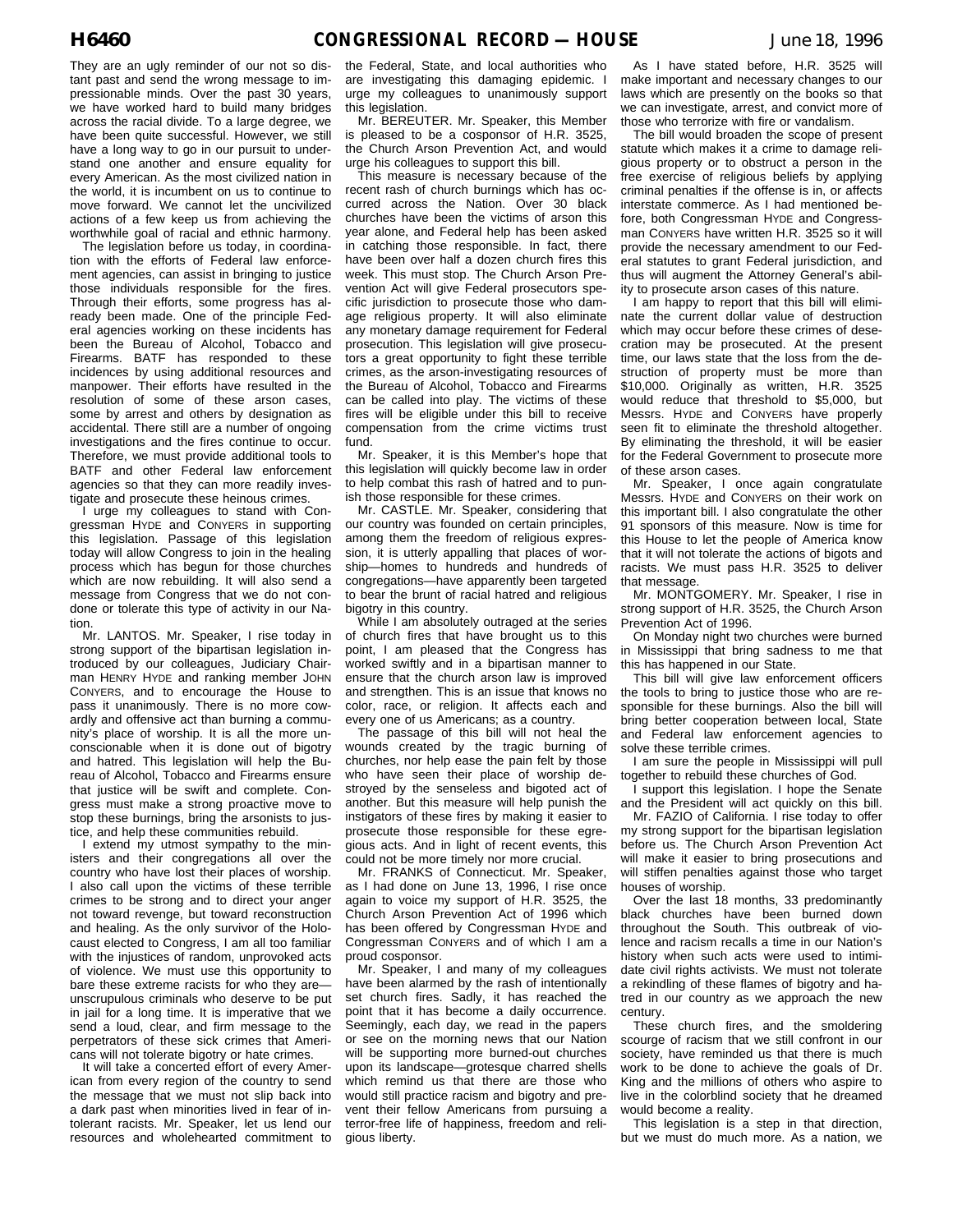must stand together in opposition to those who advocate violence and racism. With one voice, we must be firm and unequivocal in our denunciation of such acts.

As Abraham Lincoln said in 1858, ''a house divided against itself cannot stand.'' These prophetic words remain true in our day.

Mr. CLAY. Mr. Speaker, I rise in support of the Church Arson Prevention Act (HR 3525). Sacred places of worship are under attack across America. Over the past 18 months, 35 black churches have been burned. This number rivals the number of churches that were the targets of vicious racial hatred four decades ago, in the years leading up to the passage of the 1964 Civil Rights Act. Mr. Speaker, we must not permit the forces of evil to turn back the hands of time. Church burnings will never destroy the spirit of those who have faith. Those who perpetrate these morbid crimes telecast themselves as the enemies of all who quest social justice. As legislators committed to racial equality we must condemn the violence and resist efforts to promote the despicable concept of white supremacy.

The burning of black churches dramatizes the racist polarization which plagues our society. Congress must act with singular resolve to denounce these reprehensible acts of vandalism and the stupidity and hatred that spawn such unthinkable crimes. Government must employ all necessary resources to investigate these outrageous offenses and prosecute those responsible for such malicious acts of violence.

Mr. Speaker, I urge my colleagues to support H.R. 3525 which makes it a Federal crime to deface or destroy religious property. It will facilitate Federal authorities in prosecuting those guilty of the terrorist tactics involved in church burnings.

Ms. McCARTHY. Mr. Speaker, I want to express my condolences to all of the families and congregations which have been victims of church burnings throughout our Nation, and urge my colleagues to support H.R. 3525, the Church Arson Prevention Act.

Many religious groups and individuals in my community have provided support for those who have been displaced by the church burnings. The Reverend Mac Charles Jones, pastor of St. Stephen Baptist Church in Kansas City, is one who is advocating nationally for African American congregations coping with this extraordinary misfortune. In his role as associate general secretary for racial justice of the National Council of Churches, Rev. Jones met with President Clinton last week urging Federal support in investigating the church burnings. Rev. Jones and other area ministers are seeking donations locally to assist the investigators and the victims. I salute everyone for demonstrating compassion and generosity during this difficult time, and encourage the broadest participation possible in rebuilding these spiritual structures.

I am honored today to have the opportunity to do my part by supporting a bill to prevent these horrific acts of violence in the future. H.R. 3525 eliminates certain barriers to Federal prosecution of individuals suspected of church burning. For example, the current requirement that the offense cause at least \$10,000 in damages before Federal action can be taken will be eliminated. Those who would deface or destroy religious property in the name of hate will be subject to Federal criminal charges.

Healing the spiritual wounds caused by the destruction of one's place of worship will not come easily or quickly, but finding the individuals who are responsible and bringing them to iustice is essential. I believe very strongly that local communities and the Federal Government must work together to see that these grave injustices are rectified. The Church Arson Prevention Act will aid communities and law enforcement in this effort, and will help deter future acts of terrorism on our churches and synagogues, which serve as the center of every community.

The Jewish Community Relations Bureau, one of the many organizations in my community which has come to the aid of the victims of church burnings, has a saying:

If injustice is occurring to one person, it's the same as if it's happening to me.

I urge my colleagues to act in the spirit of this sincere expression by voting for H.R. 3525.

Mr. POSHARD. Mr. Speaker, I rise in strong support of the Church Arson Prevention Act of 1996, and thank chairman HYDE and Ranking Member CONYERS for their swift action in bringing this bill to the floor.

Like millions of other Americans, Lorew up attending a little country church. It was there along the banks of the Little Wabash River in White County, IL, that I learned the scripture lessons and the basic values which have guided my life and which are still today the foundation for who I am. That is not an unusual experience whatsoever, for Americans are a religious people and we live in a religious nation. We are a nation of religious tolerance, respecting differing denominations and religions as we all seek the solace and comfort of our faith.

The church, as important as it was spiritually, was also important in a very physical, structural way, and it served as a gathering place in our little community.

The church arsons which have scarred our physical, spiritual, and emotional connections to those churches are repugnant to all of us. We want the people who have suffered from these reprehensible acts to know that our thoughts and prayers are with them. And we want those who are responsible for these actions to know they will be held responsible.

Ms. MILLENDER-MCDONALD. Mr. Speaker, I rise in support of the Church Arson Prevention Act of 1996.

I come to the House of Representatives having grown up as the child of an active Baptist minister in Alabama with fear that my family would be the target of church bombings that were all too common during the 1950's. The burning of a church is nothing less than a cowardly act of terrorism upon the community that hosts the church.

We are seeing church burnings in the African-American communities every day and we must put a stop to it. We do everything in our power to stop terrorism abroad, we must do nothing less to prevent this terror in these United States.

The cowards who set these fires must be caught, brought to justice and punished severely. I hope that we will work together to help all Americans build a better nation and a better world.

I urge each of my colleagues to vote in support of the Church Arson Prevention Act of 1996.

Mr. PAYNE of New Jersey. Mr. Speaker, as chairman of the Congressional Black Caucus

and as a cosponsor of the Church Arson Prevention Act, I rise in strong support of this measure. It is imperative that we take immediate action to strengthen the ability of Federal law enforcement officials to respond to the alarming increase in church burnings in the South and other parts of the Nation. These incidents of hate call to mind ugly images of cross burnings and Klan rallies by false patriots determined to divide this Nation.

Communities are now living in fear that their sacred houses of worship will be reduced to ashes overnight in the wake of this destructive spree. We need to send a clear signal to the perpetrators of these hate crimes that every law enforcement resource available will be used to bring them to justice. Not only does this bill clarify that Federal officials can become involved in investigations of church fires affecting interstate commerce; it also removes the current requirement that \$10,000 in damage must occur before Federal intervention.

Mr. Speaker, we know that a church is more than just the brick and mortar which make up the building. It is a place of hope and spiritual renewal, a center where communities gather in celebration of one of our most precious freedoms, the freedom of religion. Many congregations also run important services out of their church buildings, such as food pantries to feed the needy, activities for young people, and programs for seniors. The loss of a church is devastating; it goes far beyond the material loss and inflicts enormous emotional pain.

Mr. Speaker, I urge my colleagues to support this bill and stop the epidemic of hate and violence which has no place in this Nation.

Mr. TORRICELLI. Mr. Speaker, our Nation is witnessing a frightening and despicable increase in violent attacks on places of worship. Indeed, since 1991, more than 152 houses of worship have been destroyed by arson or vandalism. And within the last 18 months, nearly 50 African-American churches and 10 predominantly white churches have been desecrated. Just last night in Mississippi, two more churches were victims of arson.

These attacks simply must be stopped. While arson is undeniably one of the most egregious crimes against society, it is even more heinous when committed against a sacred place of worship. Every American and every community must act against these crimes. And congress can take the first step by passing H.R. 3525, the Church Arson Prevention Act.

Religion has been a central part of our Nation's culture and society. The burning or desecration of a place of worship not only destroys a vital and important physical structure and moral symbol, but it sends a message of hate and division within the community where the attack occurs. Congress must ensure that those responsible for such hideous acts be punished to the fullest extent of the law.

This is not a partisan issue; it is an issue of justice. H.R. 3525 addresses this problem by enhancing the Federal Government's ability to prosecute convicted arsonists and by removing the minimal damage requirement.

I urge my colleagues to vote in favor of H.R. 3525. We must send a clear and strong message that this dangerous and immoral behavior will not be tolerated anywhere in America.

Mr. STOKES. Mr. Speaker, I rise in strong support of H.R. 3525, the Church Arson Prevention Act. If this great Nation is to live up to